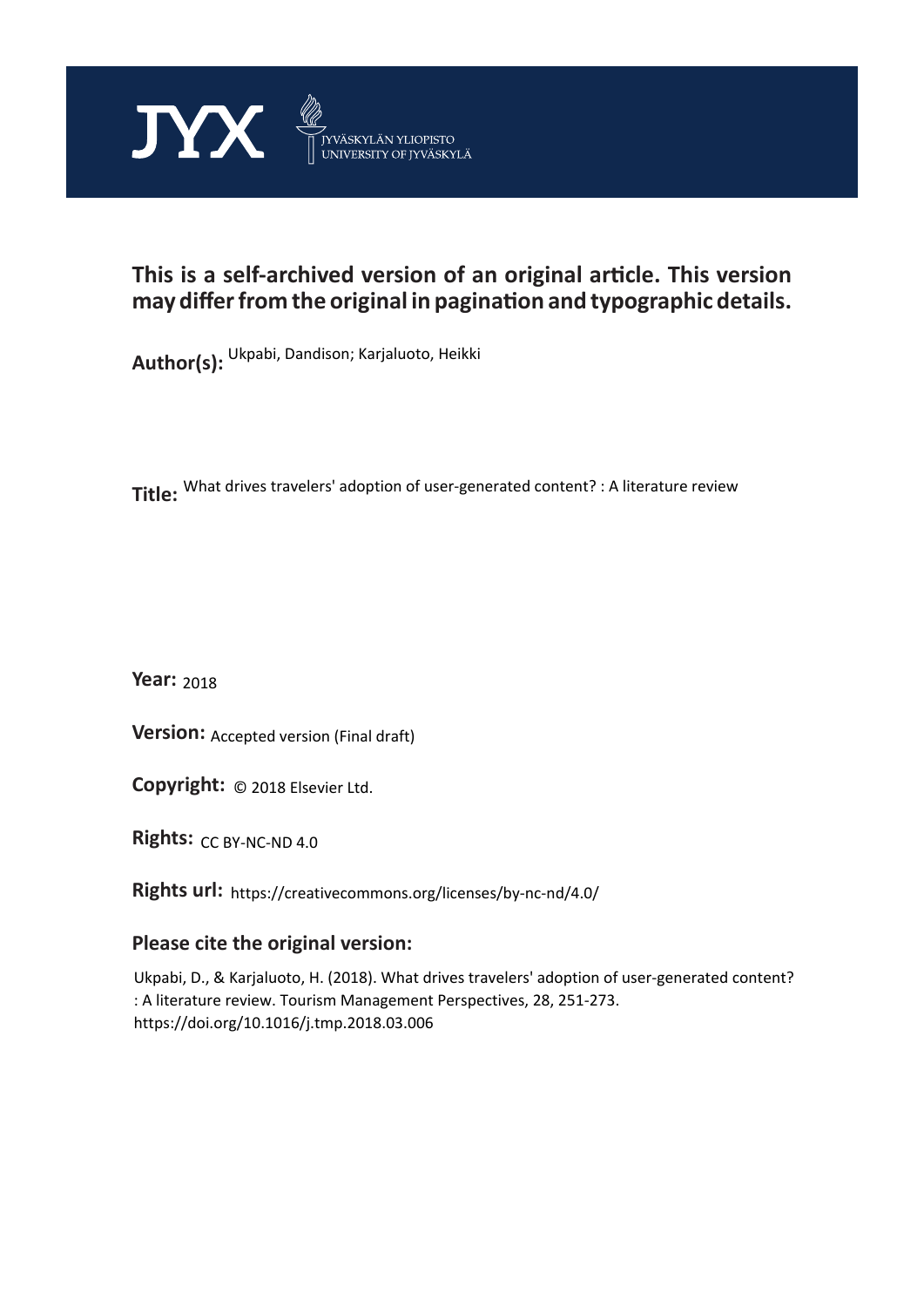**What drives travelers' adoption of user-generated content? A literature review**

#### 

#### **Abstract**

 *User-generated content (UGC) has become an important part of travel planning, as travelers evaluate travel products based on past reviews. However, different factors account for why tourists utilize UGC. The aim of this study is to review extant studies on UGC to identify the antecedents of UGC utilization for travel planning and the theories, models, and frameworks used in these studies. A total of 54 studies from 2005 to 2016 were found. This study found that UGC adoption is determined by attributes relating to the user, the source, the content, and response variables. It also found distinct and heterogeneous theories and frameworks mainly drawn from the information systems, socio-psychology, and management disciplines. Among the antecedents, the average path coefficients of the extracted relationships show that trust predicted attitude more than the other variables. Implications and future research directions are provided.*

 **Keywords:** social media, user-generated content, tourism, travel, hospitality, TAM, adoption, intention

# **1. Introduction**

 Recently, there has been broad interest in social media as an important platform for disseminating information on products and services (Yang, 2013; Lu and Stepchenkova, 2015). Marketers use social media platforms to share information and attract traffic to their offerings (Culnan, McHugh and Zubillaga, 2010; Sigala, 2011; Aluri, Slevitch and Larzelere, 2015). Social media platforms have also become equally powerful tools for consumers to use to spread information via word of mouth (WOM). In the tourism and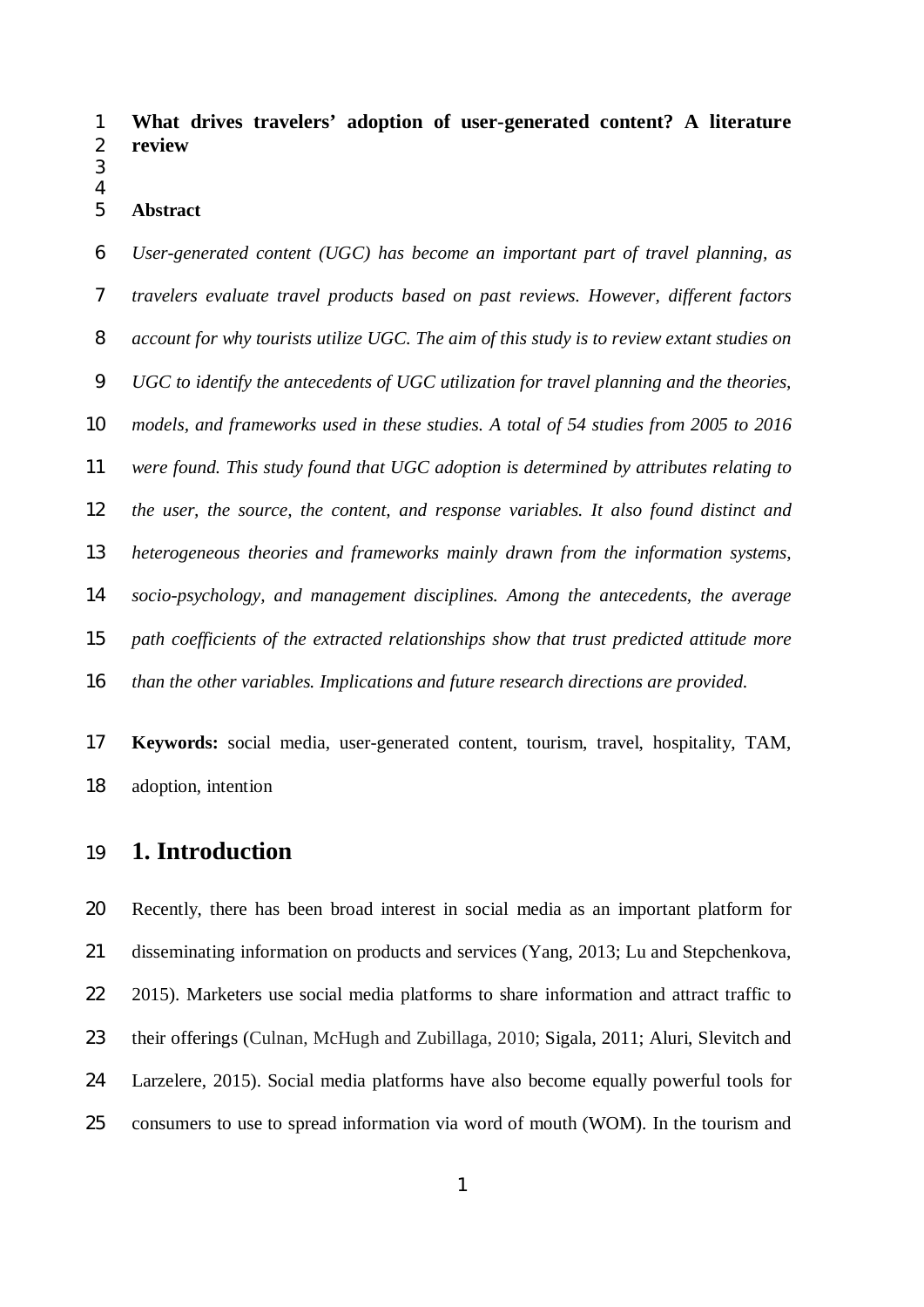hospitality services industries, user-generated content (UGC) has become an effective tool tourists use to gather information to make travel decisions (Ukpabi & Karjaluoto, 2017a). Tsao, Hsieh, Shih and Lin (2015) found that approximately 80% of travelers claim to read reviews about a hotel before embarking on a trip, and 53% say that they will not book a hotel that has no reviews. By sharing travel experiences through text, pictures, and videos, users enhance the free information provided for potential travelers regarding new markets, new topics, and sensitive issues (Tsao et al., 2015). The importance of UGC in tourism and hospitality services is underscored by the following considerations: First, tourism is a hedonic experience; therefore, consumers want to make the best travel decisions in order to make the most of the experience, and they seek to do so by reading reviews and comments from fellow consumers (Rageh, Melewar and Woodside, 2013). Second, tourism cannot be experienced before consumption; thus, consumers rely on the knowledge and experiences of others (Zhang, Ye, Law and Li, 2010). Finally, reviews from fellow consumers are deemed honest and trustworthy, so consumers rely on them as a dependable source of information for their travel decisions (Cox, Burgess, Sellitto and Buultjens, 2009; Ukpabi and Karjaluoto, 2017b).

 Some studies have reviewed existing research on social media in the tourism industry. One of the earliest reviews, by Leung, Law, Hoof and Buhalis (2013), used content analysis to evaluate studies from 2007 to 2011 and identified two major research streams: consumer-focused and supplier-based. Consumer-focused studies primarily highlighted social media as cardinal platforms for the tourist's trip planning phase, as they provide the traveler with a huge amount of varied information relevant to the travel decision. Interestingly, however, they noted that the role of social media in evaluating alternatives or influencing purchases is rarely studied.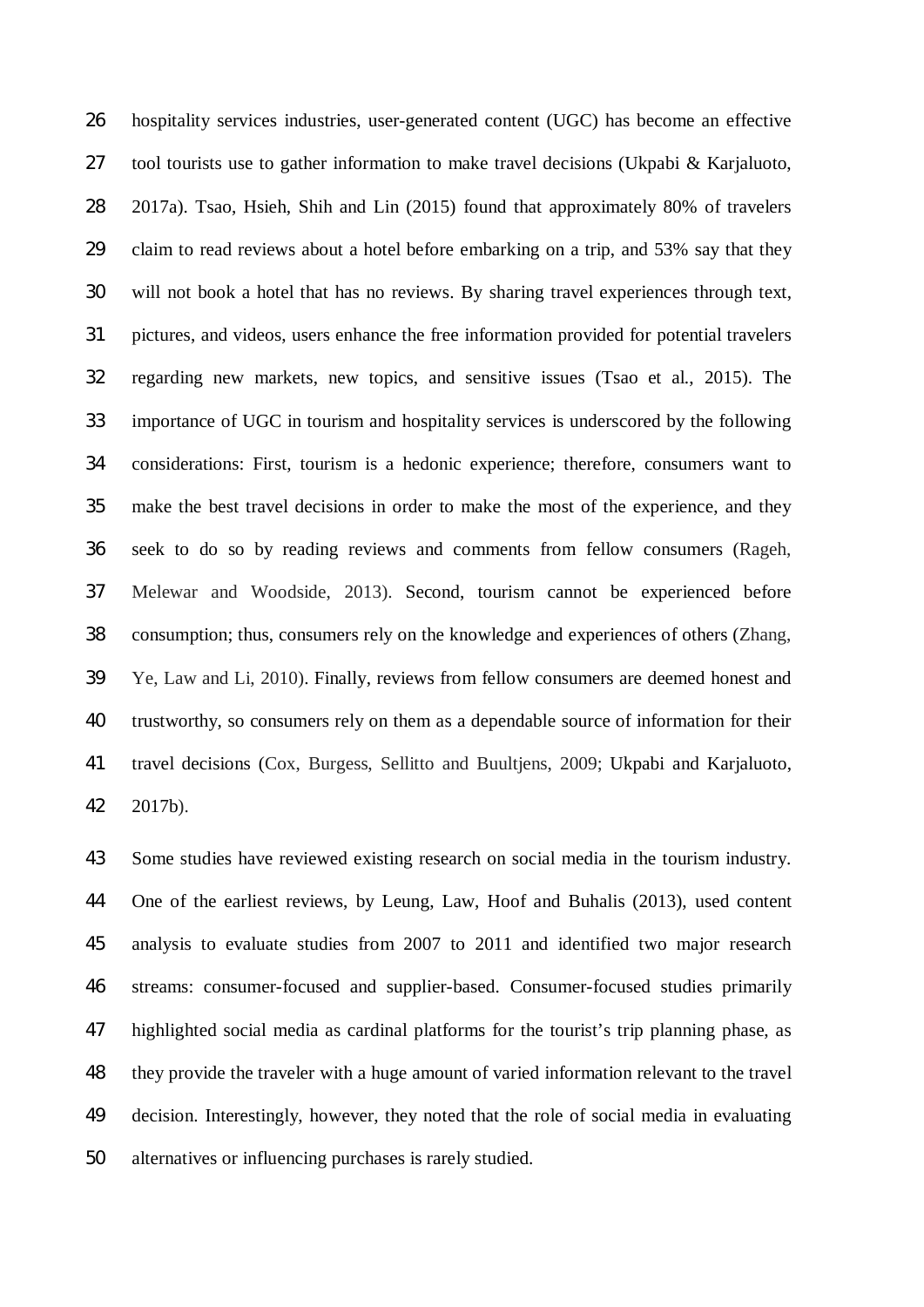As expected, supplier-based studies focused on social media as a marketing, promotion, and research platform. While corroborating the findings of Leung et al. (2013) on the use of social media as an information source during trip planning by consumers and as a marketing tool by suppliers, Zeng and Gerritsen (2014) nevertheless contended that studies relating to social media are still in their infancy, considering the wide-ranging nature of the tourism industry. Thus, while they noted that extant studies had discussed UGC from the perspectives of the consumer, they called for future studies examining the value of UGC as a strategic tool for tourism enterprises. Finally, Lu and Stepchenkova (2015) analyzed extant studies on UGC in tourism with an emphasis on the methodological approaches and software used. They found that the majority of the studies did not report the theoretical perspectives underpinning the analyses. Additionally, the majority of the studies utilized manual data collection, and in specific instances in which software programs were used, they were self-developed applications such as spiders, crawlers, worms, or robots.

 These reviews represent comprehensive attempts to understand the methods used in these studies. However, a review of UGC adoption in travel planning is still lacking, despite the specific call by Ayeh, Au and Law (2013a) for future studies exploring broader factors influencing UGC adoption in travel planning. Therefore, this study has been conducted to fill this gap in the literature. It aims to understand the factors that influence the adoption of UGC in travel planning through a review of existing studies. Specifically, the study objectives include (1) identifying the theories, models, and frameworks used in these studies and methodological approaches; (2) identifying the geographic coverage of the studies; (3) identifying the antecedents of UGC adoption in travel planning; and (4) analyzing the strengths of these antecedents in predicting the adoption of UGC in travel planning.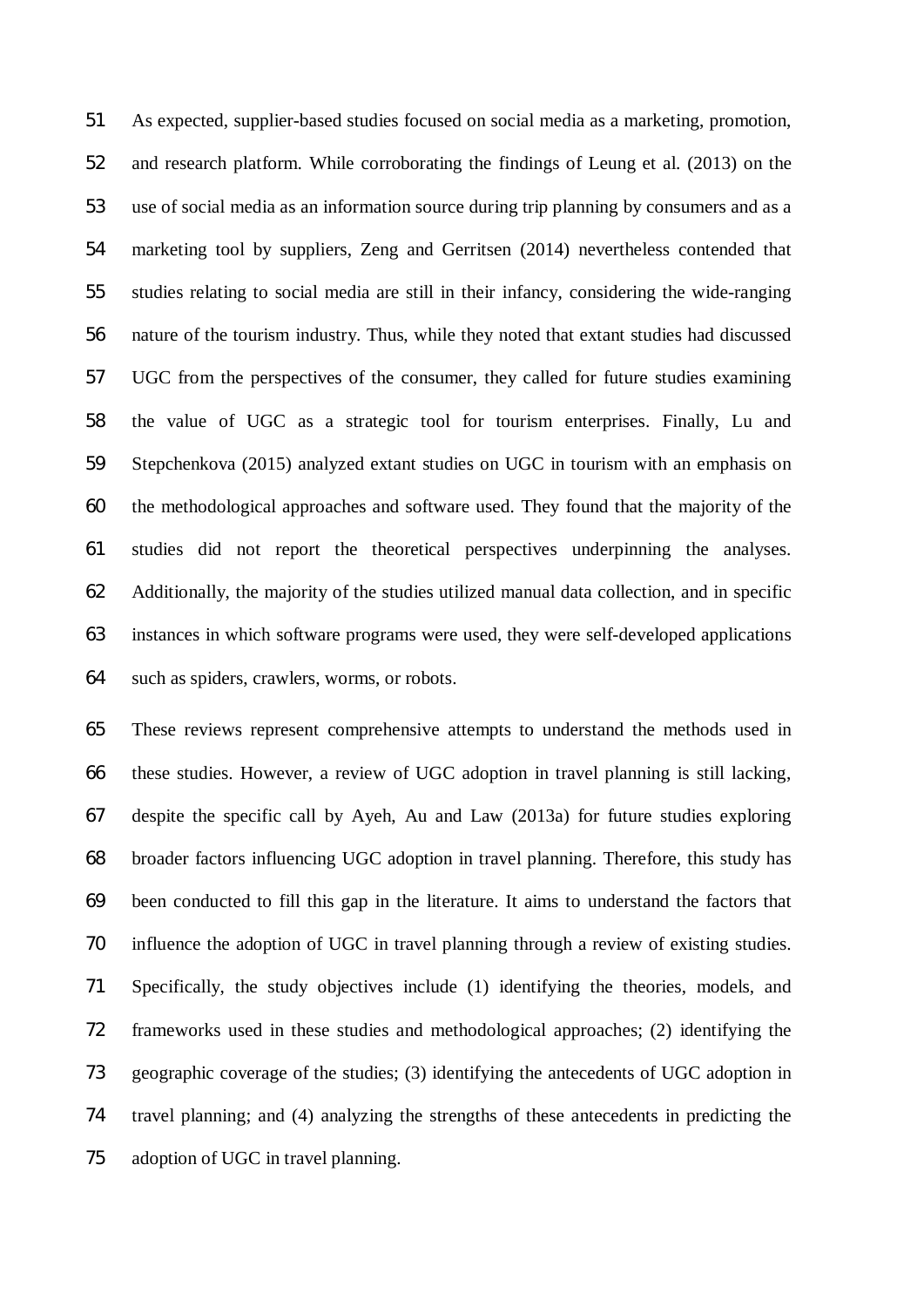Against this backdrop, this study makes three key contributions to the literature. First, in line with the work of Okoli and Schabram (2010), this study will provide a solid theoretical background for subsequent research by synthesizing theories from the reviewed studies. Additionally, in line with Webster and Watson's (2002) concept- driven review methodology, this systematic review also provides the different concepts and contexts used in the reviewed studies. This will serve as a vital material for subsequent research in the field. Second, by extracting the coefficients of tested path relationships from the reviewed studies (see Appendix 1), this study provides a ready source for scholars wishing to undertake research in UGC, especially a meta-analysis of UGC in tourism. Third, the findings of this study will clarify and harmonize previous findings. For instance, while Ayeh (2012) found that perceived ease of use (PEOU) is a strong determinant of attitude and intention to use consumer-generated media, Lee, Xiong, and Hu (2012) found that PEOU had no effect on attitudes towards using Facebook to attend a festival. When such contradictions exist, a review that clarifies the findings is of immense value to future research in this field. Finally, the framework developed based on the reviewed studies will enhance understanding of the factors influencing UGC adoption during travel information searches.

 The remainder of the study is organized as follows: section 2 provides the background information, section 3 describes the research methods, section 4 presents the results, and section 5 provides the discussion, contributions, limitations, and future research directions. In this study, adoption refers to the intention to use and use of UGC in travel information searches.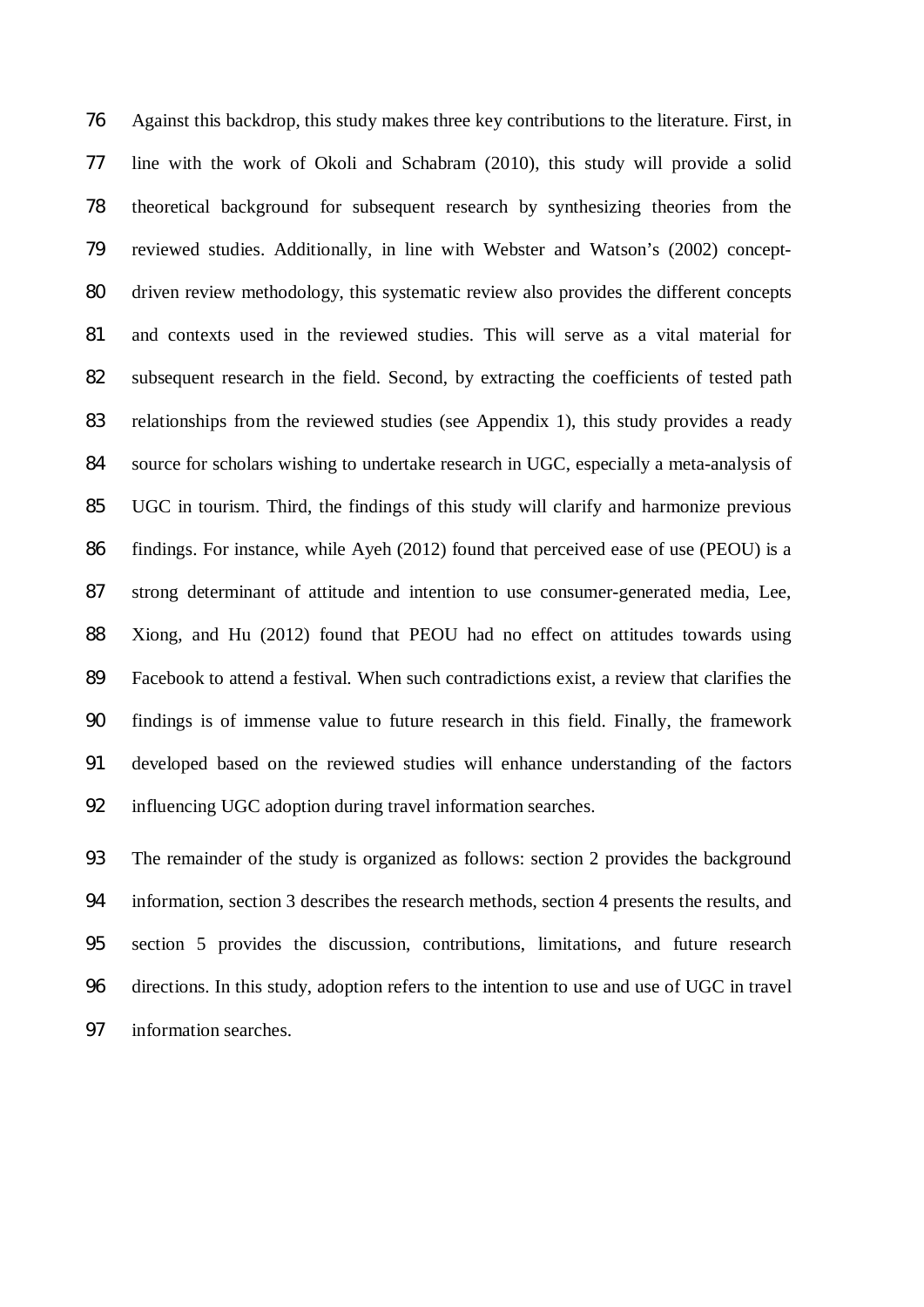# **2. Background Information**

 Traditionally, consumers have been perceived as passive recipients of marketing messages, thus, the mono-directional communication pattern rendered consumers powerless, as they only received information deemed necessary by marketers (Bacile, Ye and Swilley, 2014). However, with WOM, consumers have been able to influence not only fellow consumers but also firms' marketing and communication programs (Groeger and Buttle, 2014). Clearly, a satisfied consumer is likely to recommend a product or service to another consumer (Chiu, Wang, Fang and Huang, 2014). The emergence of information and communications technology (ICT) and subsequent expansion into Web 2.0 radically changed how consumers communicate (Ukpabi and Karjaluoto, 2017a), and electronic word-of-mouth (eWOM) became a new vehicle for product and service recommendations among consumers (Cheung and Thadani, 2012). In order to get favorable eWOM recommendations, marketers turned to product and service quality improvement (Sigala, 2009; Sigala, 2011).

 UGC enables other consumers to read, learn about, and share in the experiences of others (Chiu, Wang, Fang and Huang, 2014). The terms UGC and consumer-generated media (CGM) have been used interchangeably in the literature (Ayeh, Au and Law, 2013b). CGM is defined as "media impressions created by consumers, typically informed by relevant experience and archived or shared online for easy access by other impressionable consumers" (Gretzel, Kang and Lee, 2008, p. 100). In the tourism and hospitality industries, consumers express their satisfaction or dissatisfaction with a product or service through UGC. Social media offers opportunities for people to socialize and form communities of interest by creating and sharing content (Chung and Koo, 2015). Consumers use UGC for a variety of reasons, such as evaluating service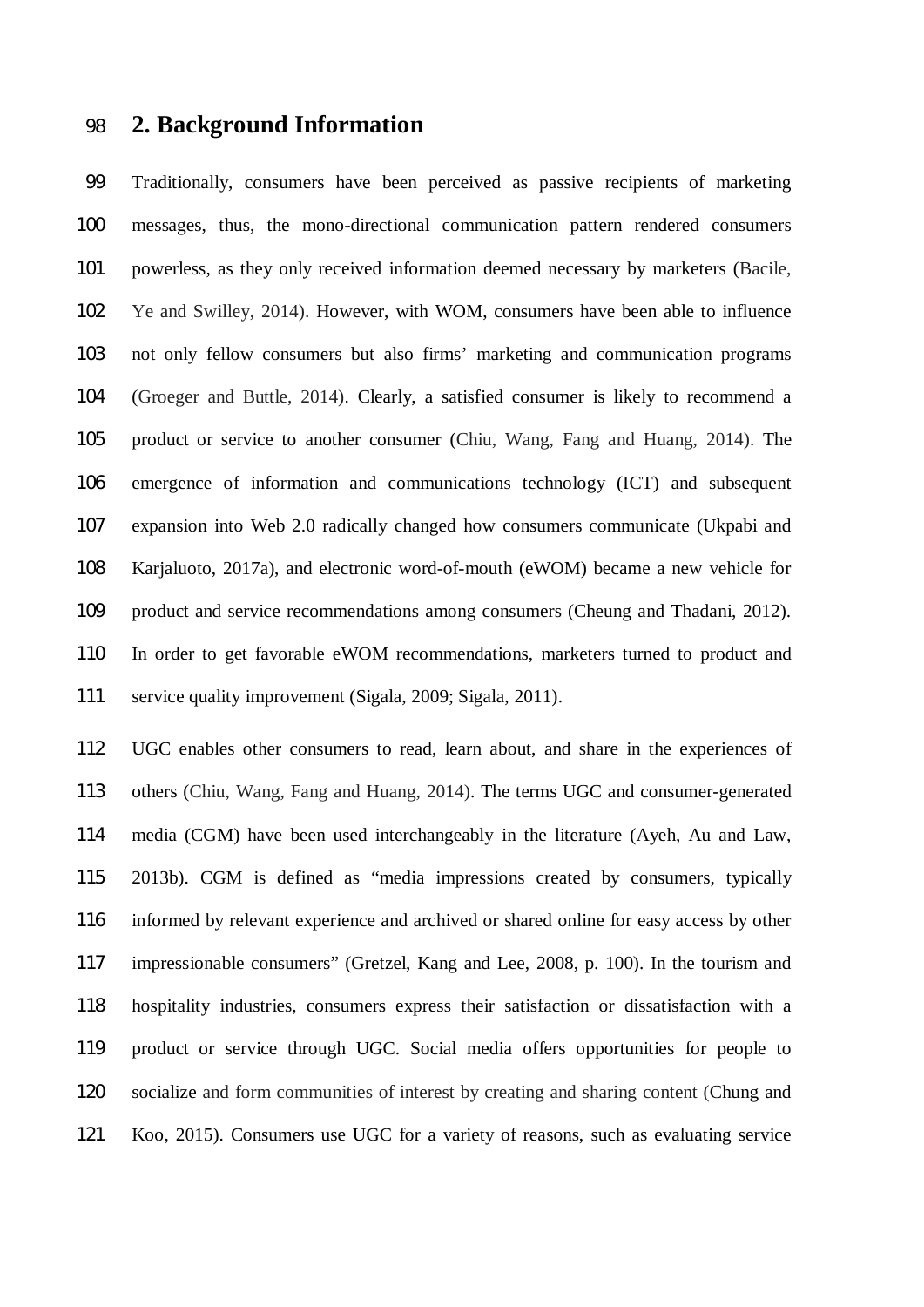quality and price (Liu and Lee, 2016) and identifying the best attractions, food, and destinations (Lee et al., 2012). Others search for social acceptance (Khan and Khan, 2015), enjoyment (Ayeh et al., 2013b), a communal feeling (Ku, 2011), and involvement (Sotiriadis and Zyl, 2013).

 When trip planning, consumers search for information from both marketers and fellow consumers. However, they rely more on UGC because they expect it to be sincere and honest and to convey the creators' real experiences (Wang, 2012). Tourists perceive UGC to be more influential because it reflects the performance of typical tourism products, thus making it more persuasive than marketer-generated content (Sparks and Browning, 2011). However, the authenticity of UGC has recently come under close scrutiny (Ayeh, Au and Law, 2013a). Some consumers may post reviews as a form of revenge (Sparks and Browning, 2011), and some of these are legally defamatory (Ayeh et al., 2013a). Still, many other consumers post reviews as a form of altruism (Wang, 2015), and these have helped others in pre-trip planning decisions. Overall, UGC is growing in popularity because online third-party advice has proven to be a very reliable source of information for travelers (Tsao et al., 2015). Additionally, consumers' preferences for independent discussion boards, such as TripAdvisor and Lonely Planet, have allowed these sites to remain popular among travelers.

 Focusing on these limited platforms through which consumers can obtain information from fellow consumers on tourism and hospitality services, early streams of research highlighted flow and enjoyment in online community membership (Wu and Chang, 2005; Lin, 2007). As members shared information on experiences with tourism products and services, negative WOM influenced how community members perceived these services (Cheng, Lam and Hsu, 2006). Seeking advice from community members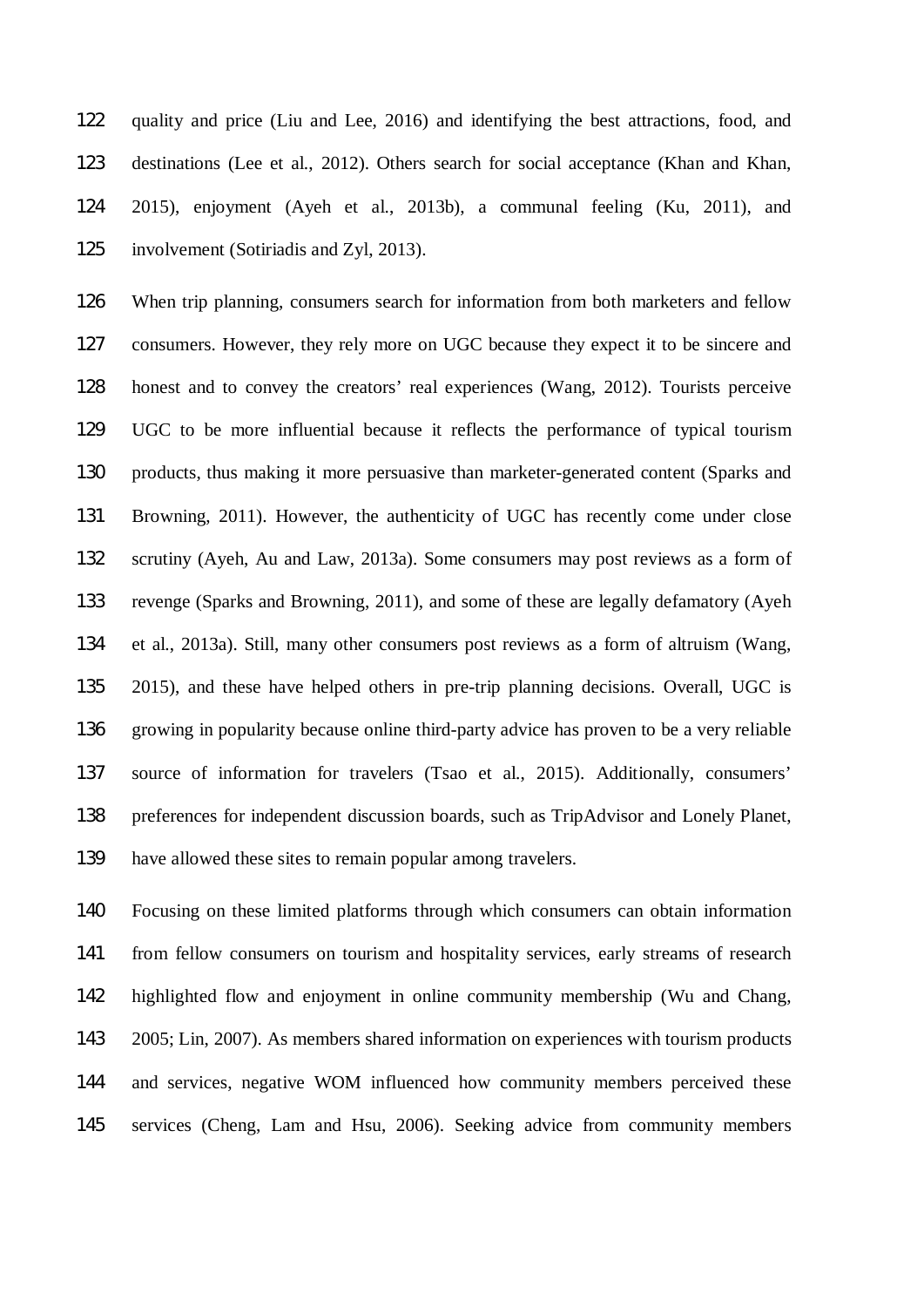became an important part of travel planning (Casalo, Flavian and Guinaliu, 2011). However, many factors influenced consumers' acceptance of such information as a determinant of choice of tourism and hospitality services. These factors include the individual consumer, the source of the information, the nature of the information, and how it was shared.

 The demographic attributes of the consumer influences how he or she perceives UGC (Fan and Miao, 2012). For instance, younger travelers tend to evaluate reviews from many sources out of curiosity before reaching a decision, while adult travelers have limited search opportunities (Ayeh et al., 2013b). Additionally, those who derive high levels of enjoyment and involvement from online reviews are more prone to accept them than those who do not (Sotiriadis and Zyl, 2013; Chung and Koo, 2015). Acceptance of online reviews as an important element of travel planning is also predicated on the source of the information. In particular, source credibility and expertise (Sotiriadis and Zyl, 2013) are important features of the believability of such reviews. Finally, the nature of the information and how it is shared also determine acceptance. Sparks and Browning (2011) found that consumers are particularly influenced by negative reviews when such information is negatively valenced. Chen, Shang and Li (2014) also posited that consumers' perceptions of their enjoyment of travel blogs and the blogs' novelty, reliability, understandability, and interestingness influence consumers' intentions to visit a destination.

# **3. Research Methods**

### **3.1 Literature Search**

 Drawing mainly from the methodology of Shaikh and Karjaluoto (2015) and the review approaches of Perea, Monsuwé, Dellaert, and De Ruyter (2004) and Cheung and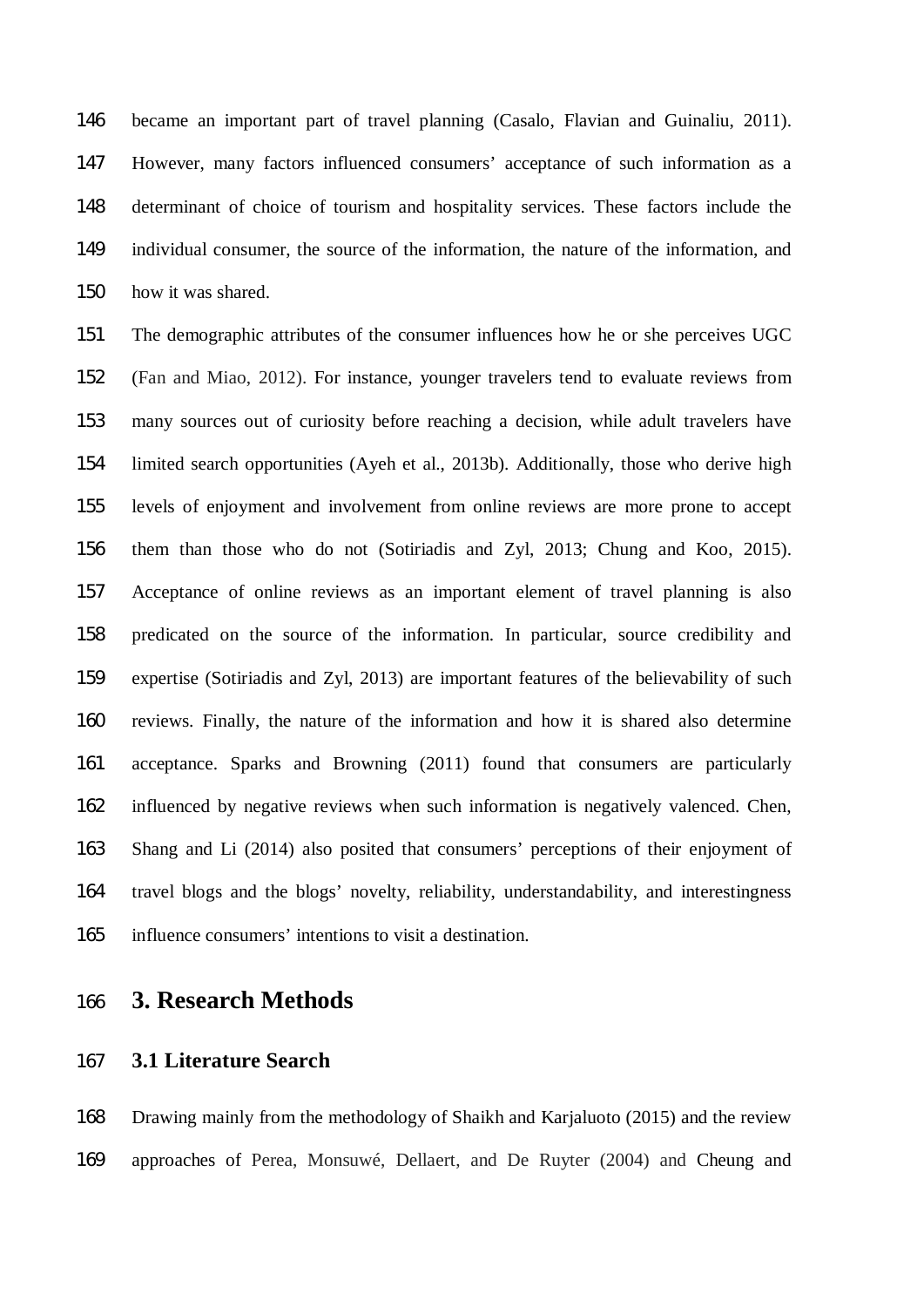Thadani (2012), this study drew up a plan based on the recommendations of previous reviewers. First, we identified the keywords that would form the basis of the literature search and extraction. Second, we established the literature inclusion criteria. Based on these keywords and inclusion criteria, we used the following search terms, among others: "social media adoption in tourism", "e-WOM in tourism and travel", "Web 2.0 adoption in tourism and travel", "user-generated content in tourism and travel", "social networking in tourism and travel", "blogs in tourism and travel", "online communities in tourism and travel", and "virtual communities in tourism and travel". As recommended by Shaikh and Karjaluoto (2015), we conducted horizontal and vertical searches. For horizontal searches, we used Google Scholar, a key reference database that hosts a broad range of academic materials and provides easy access to relevant studies (Zeng and Gerritsen, 2014). To ensure that we captured as many relevant studies as possible, we also conducted vertical searches of specific databases, including Science Direct, SAGE, Wiley, Springer, Emerald, JSTOR, IEEE, Taylor & Francis, and Inderscience. Furthermore, as social media is a rapidly growing technological phenomenon with conferences specifically dedicated to exploring its different perspectives (Paquet-Clouston, Bilodeau and Décary-Hétu, 2017), we expanded our search to include conference proceedings.

# **3.2 Literature Selection**

 In order to meet our objectives, we set both inclusion and exclusion criteria. Our inclusion criteria required that the study be consumer-based and empirical, have a defined sample size, and include measurements for independent and dependent variables. Additionally, we decided that studies to be included must contain the results of the data analysis and a solid discussion section and offer both practical and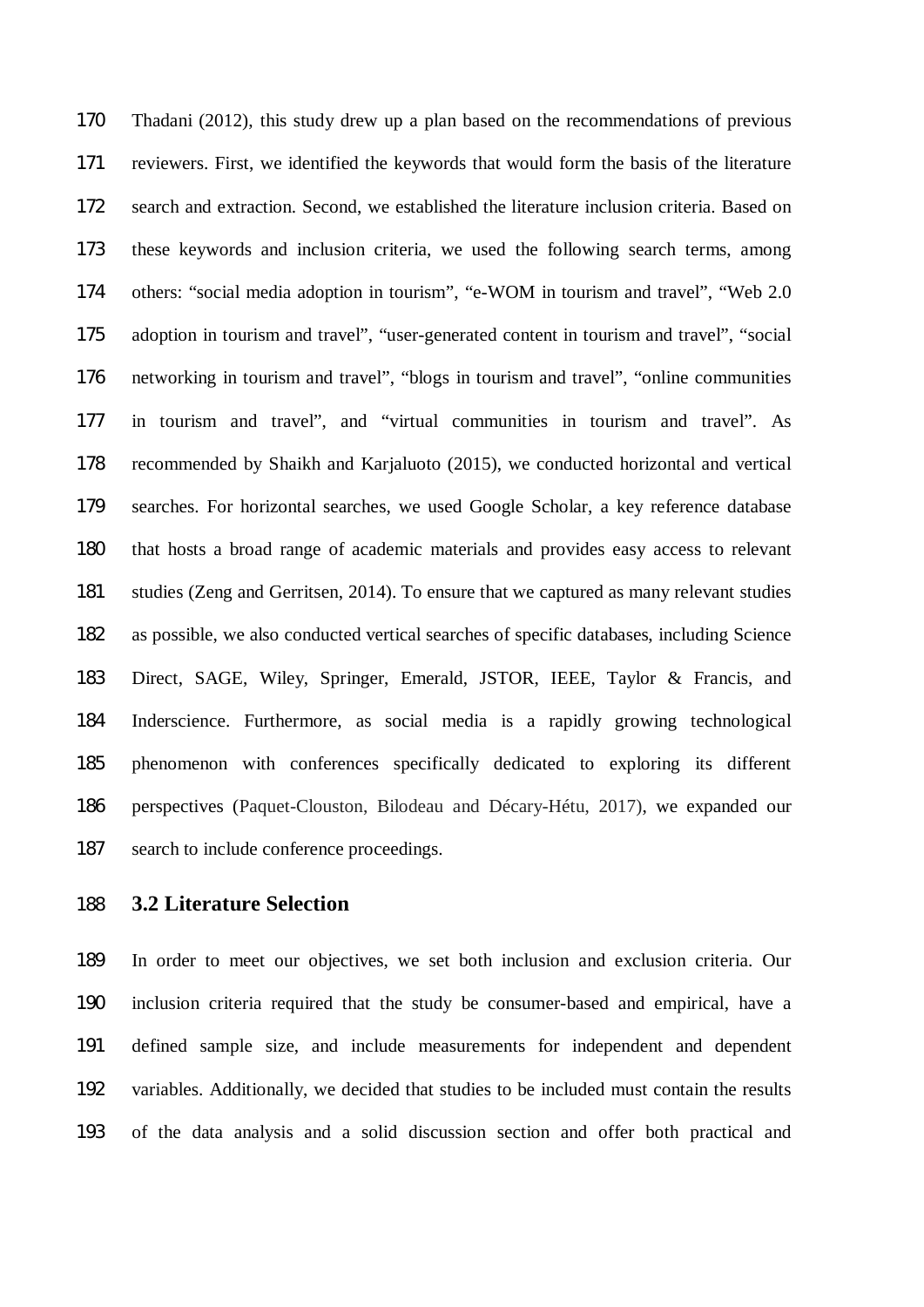managerial implications. Our exclusion criteria eliminated firm-based studies in addition to conceptual and theoretical studies. We adopted the approach of Lu and Stepchenkova (2015) by speed-reading the studies and identifying those that met the above criteria. Guided by Tranfield, Denyer and Smart (2003), who posited that inclusion is subjective based on the researcher's interests and objectives, we identified a total of 54 studies published from 2005 to 2016 for inclusion: 51 articles from 28 journals, 1 conference paper, and 2 PhD dissertations.

# **4. Results**

 In the following sections, we present the results of our findings. In line with our objectives, the first part of the results section describes the identified theories, models, and frameworks. This study also analyzed the composition of the journals publishing the studies, the geographical spread of the studies, and the methodological approaches used. Furthermore, the study provides solid discussion of the antecedents of UGC adoption for travel planning and of the critical characteristics of the source, content, and the user in determining such adoption. A conceptual framework is then provided to encapsulate how the different elements fit together. The results section concludes with a discussion and computation of the strengths of the major variables in predicting UGC adoption using the path coefficients identified from the selected studies.

#### **4.1 Statistics**

 The 54 reviewed studies, presented in Appendix 1, used 22 distinct and heterogeneous theories, frameworks, and models. The technology acceptance model (TAM) was used in 14 (26%) studies. The theory of planned behavior was used in five (9%) studies, the elaboration likelihood model (ELM) in three (5%) studies, and the theory of reasoned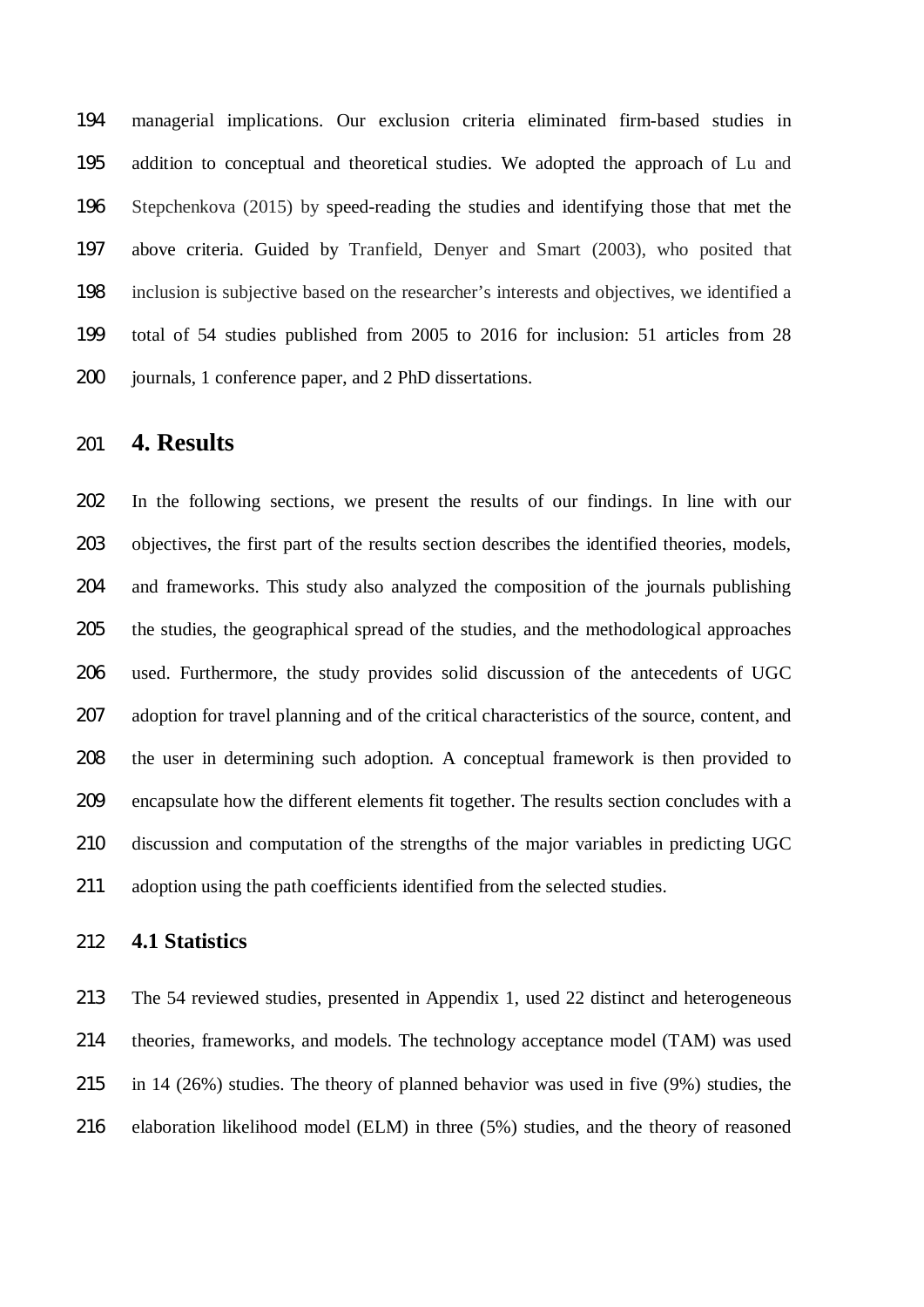action in three (5%) studies. Only one (1.8%) study used the unified theory of acceptance and use of technology. Because UGC draws from the traditional eWOM literature, most of the studies borrowed constructs from other models and used eWOM as a framework (e.g. Wang, 2012; Zhao et. al., 2015).

 Of the 28 journals in which the reviewed studies were found, 32% (9 out of 28) were tourism-based journals, while 68% (19 out of 28) were non-tourism-based journals (Appendix II). This result further confirms that of an earlier study, which found that technology-based tourism-related studies are mostly published in non-tourism-based journals rather than traditional tourism journals (Cheng, 2016). Of the 54 studies, 35 (64.8%) were conducted between 2013 and 2015. No study was published in 2008 or 2009. The geographic distribution of the studies was as follows: 1 (1.8%) study in Africa, 28 (51.8%) in Asia, 2 (3.7%) in Australia/Oceania, 13 (24%) in Europe, and 11 (20%) in North America. Most studies were conducted in the following countries: Taiwan with 11 (20%), the United States with 10 (18%), China with six (11%), and Spain with six (11%). In terms of data collection, as stated earlier, all of the studies were quantitative; however, two (3.7%) studies utilized an experimental approach, and one (1.8%) used panel data. Over half (63.6%) used online (web-based, email) survey methods to obtain responses, while 17 (31.5%) used field-based surveys. One study combined online and field-based methods of data collection (Zhao, Wang, Guo and Law, 2015). As indicated in Appendix 1, the majority of the studies adopted a structural equation modelling (SEM) approach. The application and popularity of SEM in social sciences is anchored in its versatility in handling multivariate statistical techniques, thus providing scholars a comprehensive tool for performing factor analysis and testing structural relationships (Xiong, Skitmore and Xia, 2015). Xiong et al. (2015) contended that the use of SEM in an emerging research stream is vital for theory development; the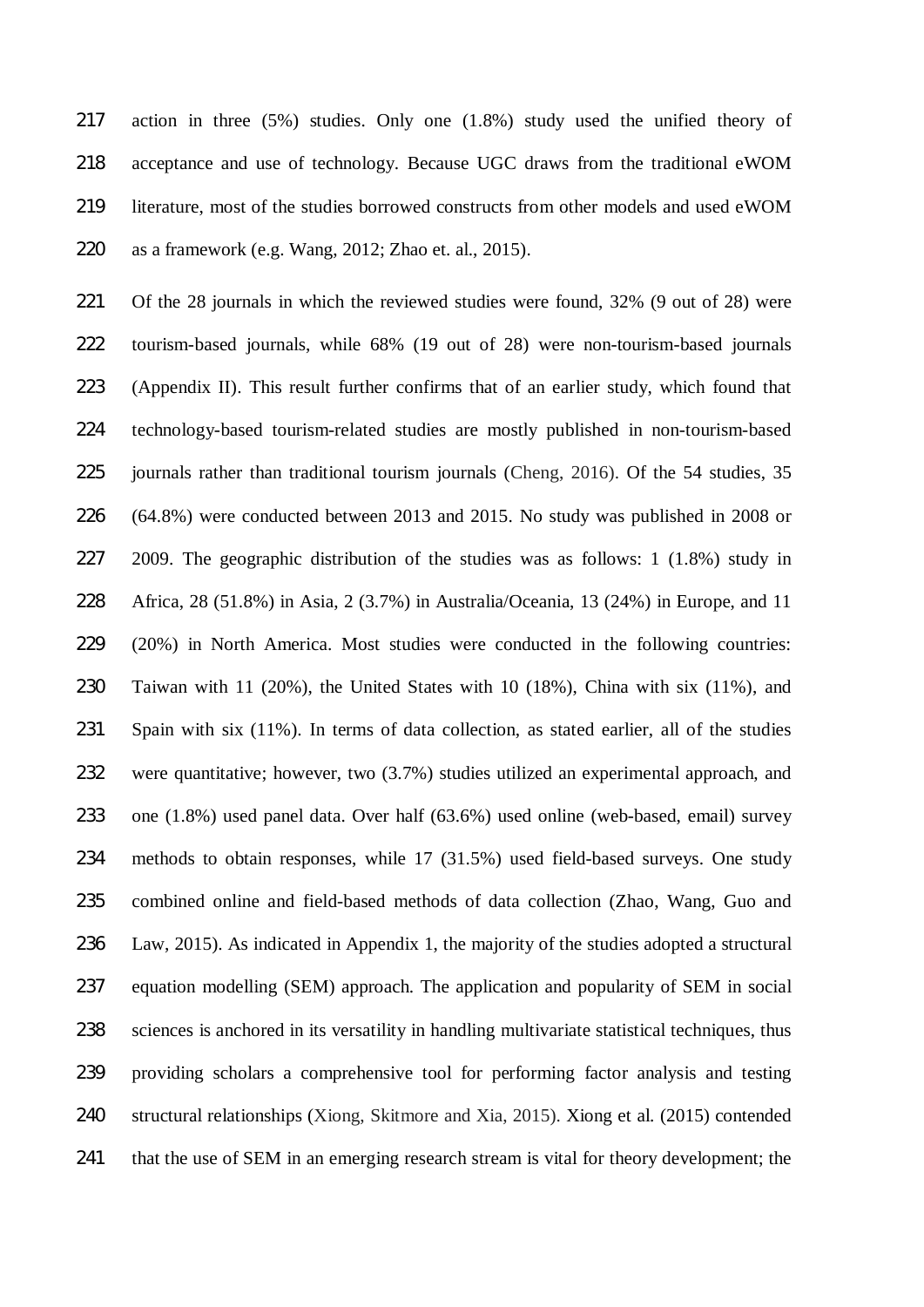addition of moderators and mediators often provides clues for solving complex and contentious theoretical issues. Building from the above arguments, we noted variations in the use of moderators and mediators. While some studies used and applied them in 245 the earliest UGC research, others adopted and tested variables using direct relationships instead (Wu and Chang, 2005; Cheng, Lam and Hsu, 2006; Lin, 2007). Interestingly however, the use of moderators and mediators has become popular again in recent studies (e.g. Chung and Koo, 2015; Liu and Lee, 2016).

# **4.2 Basic determinants of consumers' attitudes and intentions to adopt**

### **UGC for travel planning**

 This review uncovers the major antecedents of UGC adoption in tourism and travel. The various dependent variable used relate to attitude, intention, and usage. Variables such as intention, attitude, perceived usefulness, and ease of use have received considerable attention in the technology adoption literature (Lee et al., 2012). Attitude has been found to positively influence intention and usage regarding UGC in a travel planning context (Casaló et al., 2010). However, findings conflict regarding whether perceived usefulness (PU) or perceived ease of use (PEOU) better predicts attitude and intention. According to Casaló et al. (2010), while both PU and PEOU exert positive effect on attitude, PEOU exerts a stronger effect. Additionally, with the integration of social 260 identity, the study also found that belonging to a network has a positive effect on both attitude and subjective norm, implying that group members have positive influences on the utilization of UGC among network members. However, in a hybrid of three models used to test the role of blogs, Facebook, and TripAdvisor as UGC platforms, Muñoz- Leiva, Hernandez-Mendez and Sanchez-Fernandez (2012) found that PU had a stronger effect on attitude across the three models. Similarly, though blogs have proven to be an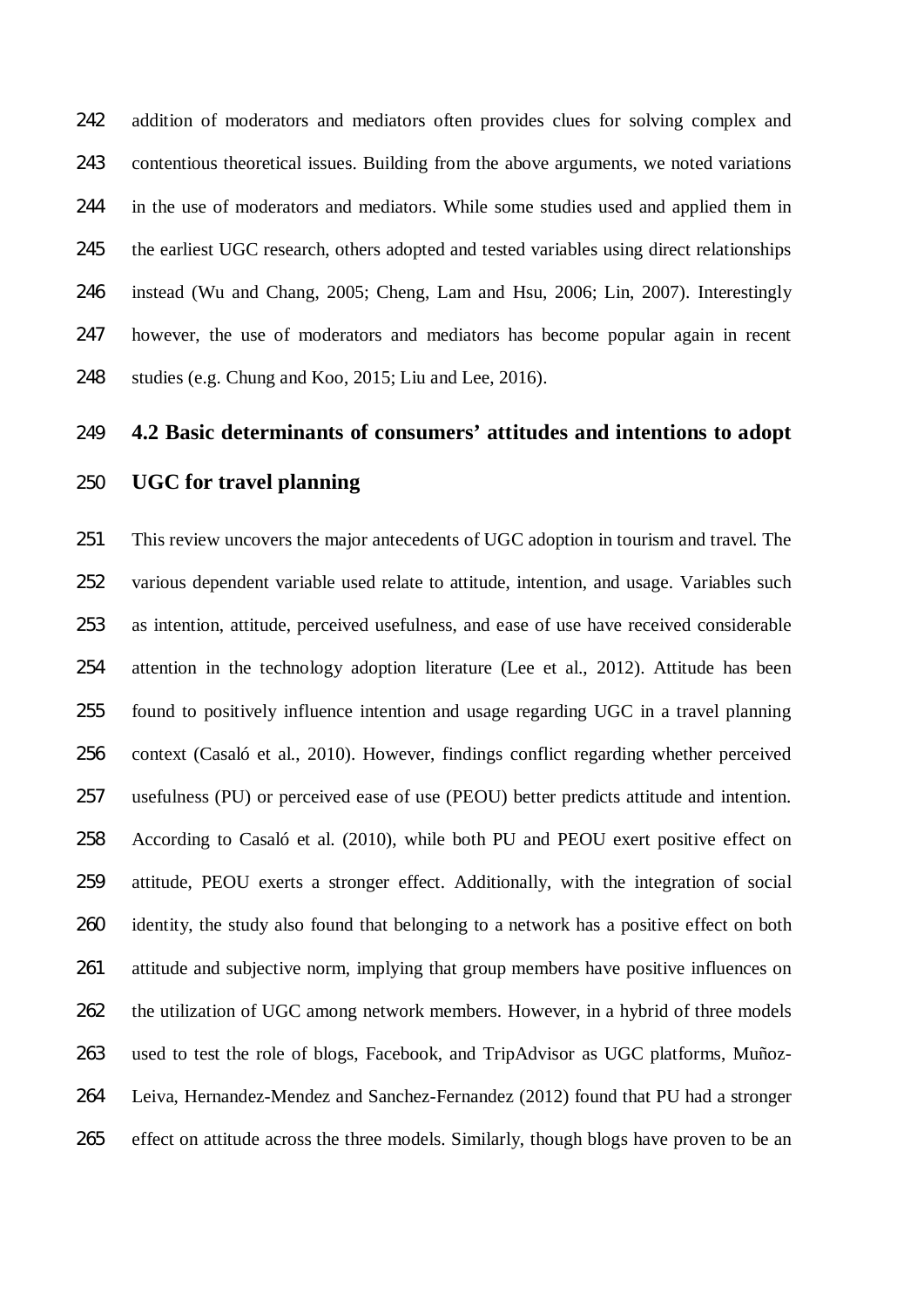important source of information for travelers, the relationship between ease of use and intention was negative, implying that the fewer options available on blogs make them less attractive than Facebook and TripAdvisor, which contain a variety of information from other travelers.

 Consumers' intention to use UGC for travel decisions hinges on functional, social, and hedonic benefits (Parra-Lopez, Bulchand-Gidumal, Guiterrez-Tano and Diaz-Armas 2011). Regarding functional benefits, consumers seek information critical to their choice of tourism products and services. In addition, consumers may also seek information on the availability of online travel communities. These communities are especially important when a particular community promotes the consumer's interests. In some cases, consumers seek the opinion of others to reduce the risks related to their travel decisions (e.g. assess the safety of the destination) or get lower prices (Goldsmith and Horowitz, 2006).

 Cost considerations constitute an important element of travel decisions (Parra-Lopez et al., 2011). Consequently, consumers do a comparative assessment of tourism products and services based on others' opinions. Importantly, however, there are costs related to assessing UGC on social media as well. According to Parra-Lopez et al. (2011), such costs relate to effort, difficulty of usage, and loss of privacy. Effort costs include the personal effort, monetary costs, and time spent accessing travel-related information. Difficulty of usage costs arise if the process of accessing or contributing opinions is cumbersome. Finally, privacy costs involve the risk of revealing personal information on the social media platform. If these costs are high, the consumer will be deterred from using UGC. Parra-Lopez et al. (2011) found that though consumers may be aware that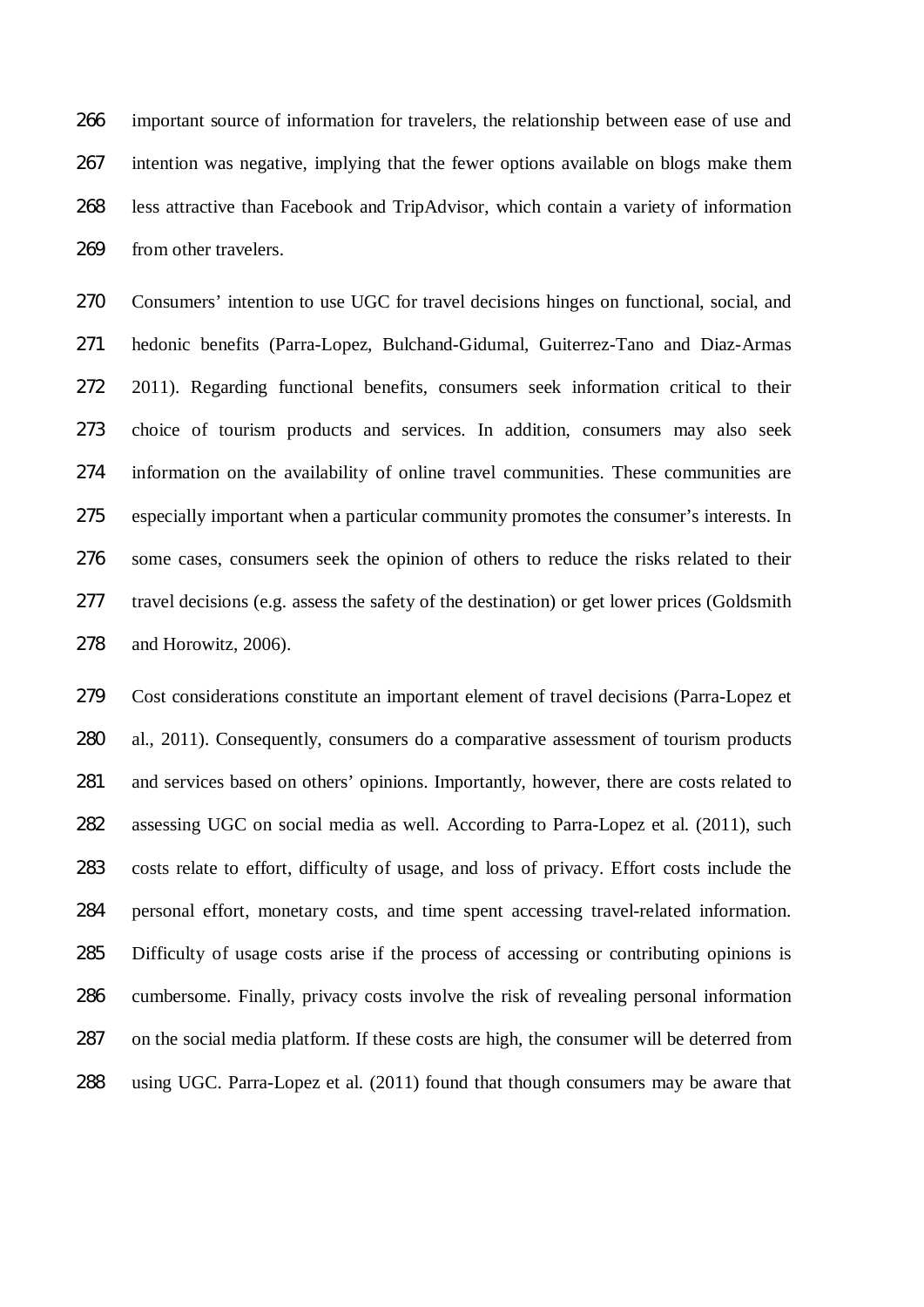these costs exist, they do not constitute a hinderance to the use of social media for travel planning.

 Furthermore, two key TAM constructs, PU and PEOU, also constitute determinants of functional benefits of using UGC for travel planning. According to Davis (1989), PU is defined as the individual's perception that using the technology will improve her or his performance. In the context of adoption of UGC for travel planning, PU relates to the individual's perception that using UGC will improve his or her chances of making the best travel decisions. Thus, Lin (2007) found that PU is a key determinant of the sustainability of virtual communities. Furthermore, Yang (2013) posited that the PU of a website has a significant effect on eWOM intentions, just as PU also significantly moderates the relationships between satisfaction/egoistic needs and eWOM intentions.

 Consumers utilize various social media platforms for travel planning. Chung, Han, and Koo (2015) contended that PU and social relationships significantly influence travel information adoption, suggesting that the type of event and the social media platform determine the usefulness of the UGC. Their results indicate that travelers' emotional affections will be high on social media platforms with high social presence, meaning that the platform accommodates content such as pictures, video, and other graphical images that increase users' interactivity. These affections influence adoption. Thus members who are in the same network and are familiar with one another are more likely to follow the travel recommendations of members they are familiar with than those they are not. For platforms with low social presence, such as blogs, argument quality (the persuasive strength of content) is a vital element of adoption. The difference between blogs and Facebook or YouTube is that while the former should employ greater persuasion to convince readers, the latter will need to embed interactive content. Lee,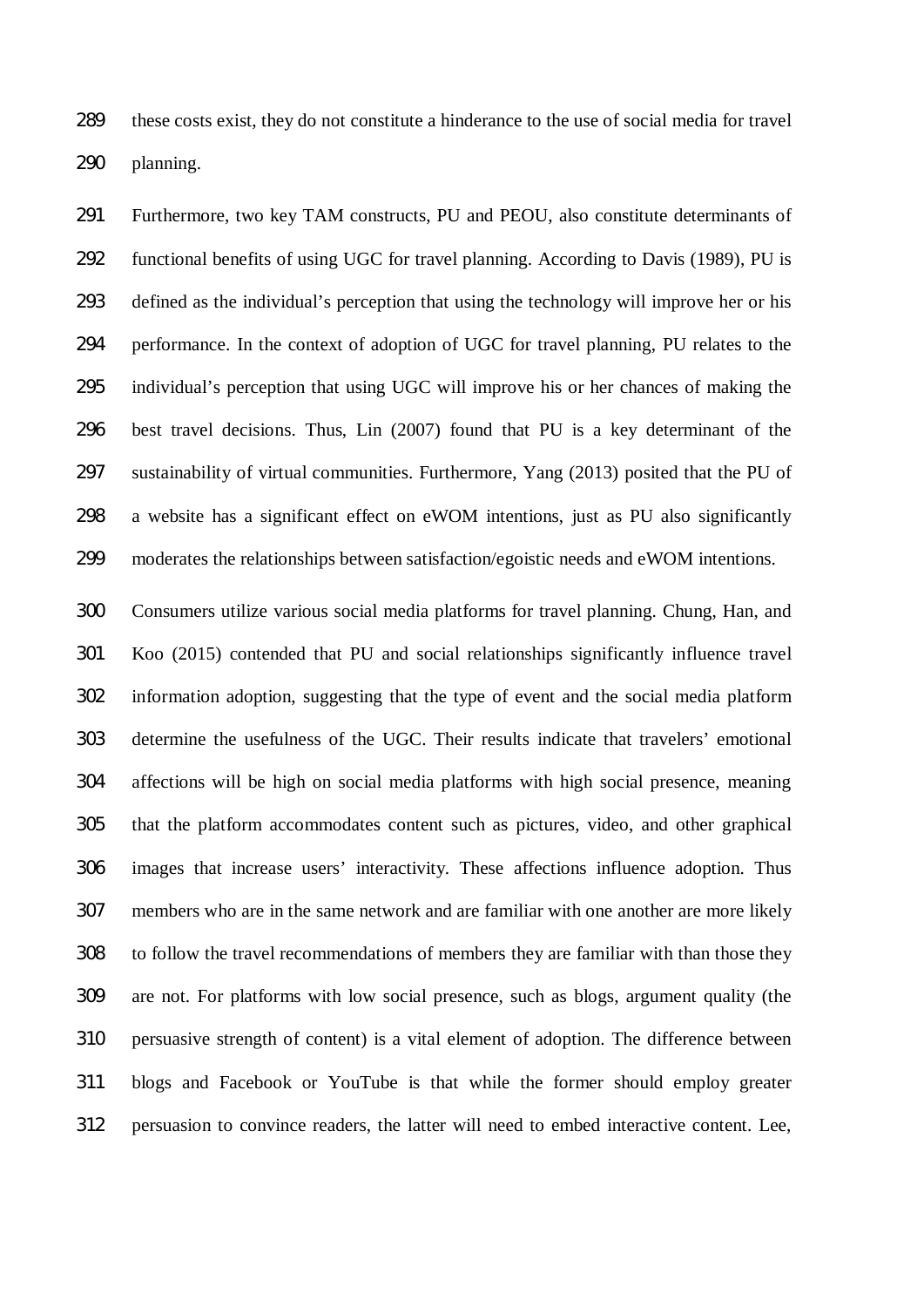Xiong and Hu (2012) echoed this finding, as they found that embedding captivating and interactive content pages such as videos and photographs on Facebook events significantly influences attendees' perceptions of usefulness, ease of use, and enjoyment. Thus, photographs and videos are critical to influencing travel information seekers' enjoyment and adoption of UGC. Interestingly, these antecedents have been applied in different contexts. Table 1 presents response and adoption antecedents, frequency (the number of times they appeared in the systematic review), and the different studies in which they were used.

| 321 |  |  | Table 1. Response and adoption antecedents |  |
|-----|--|--|--------------------------------------------|--|
|-----|--|--|--------------------------------------------|--|

| <b>Construct</b>      | <b>Definition</b>                                                                                 | Freque<br>ncy | Author(s)                                                                                                                                                                                                                                                                                |
|-----------------------|---------------------------------------------------------------------------------------------------|---------------|------------------------------------------------------------------------------------------------------------------------------------------------------------------------------------------------------------------------------------------------------------------------------------------|
| Perceived usefulness  | The extent to which a traveler believes<br>UGC is useful during a travel information<br>search    | 13            | Casaló et al., 2011;<br>Ayeh et al., 2013;<br>Casaló et al., 2010;<br>Zhao et al., 2015;<br>Lin, $2007$ ; Chung et<br>al., 2015; Munoz-<br>Leiva et al., 2012;<br>Lee et al., 2012;<br>Ayeh, 2015; Pietro &<br>Pantano, 2013; Ayeh,<br>2012; Yang, 2013;<br>Ting, Ting, & Hsiao,<br>2014 |
| Perceived ease of use | The extent to which the traveler believes<br>using UGC is free of effort                          | 10            | Ayeh et al., 2013b;<br>Casaló et al., 2010;<br>Lin, 2007; Bilgihan,<br>Barreda, Okumus, &<br>Nusair, 2016;<br>Munoz-Leiva et al.,<br>2012; Lee et al.,<br>2012; Ayeh, 2015;<br>Pietro & Pantano,<br>2013; Ayeh, 2012;<br>Yang, 2013                                                      |
| Attitude              | The extent to which the traveler feels the<br>UGC is beneficial in travel information<br>searches | 17            | Casaló et al., 2010;<br>Ayeh et al., 2013b;<br>Sparks, Perkins, &<br>Buckley, 2013; Ayeh,<br>et al., 2013a;<br>Jalilvand & Samiei,<br>2012; Hsiao et al.,                                                                                                                                |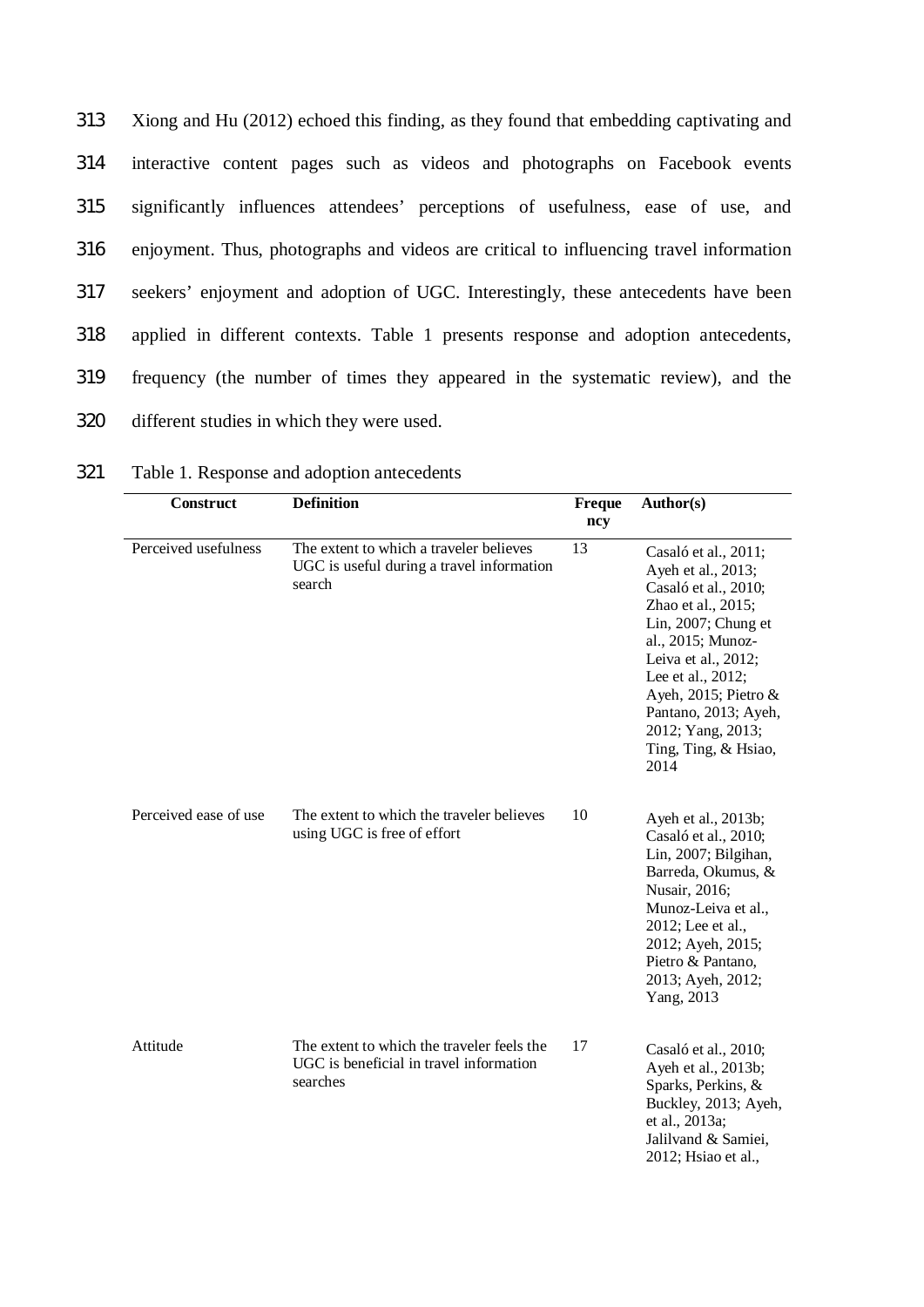|           |                                                                                   |                                | 2013; Casaló et al.,<br>2011; Wang, 2015;<br>Zarrad & Debabi,<br>2015; Jalilyand,<br>Ebrahimi, & Samiei,<br>2013; Munoz-Leiva<br>et al., 2012; Albarq,<br>2014; Cheng et al.,<br>2006; Lee et al.,<br>2012; Ayeh, 2015;<br>Ayeh, 2012; Ting et<br>al., 2014 |
|-----------|-----------------------------------------------------------------------------------|--------------------------------|-------------------------------------------------------------------------------------------------------------------------------------------------------------------------------------------------------------------------------------------------------------|
| Intention | The traveler's expressed desire to read<br>UGC during a travel information search | All the<br>studies<br>except 6 | Refer to Appendix 1                                                                                                                                                                                                                                         |

 Another TAM construst that has received much attention in the literature is PEOU. PEOU is defined as the individual's perception that using a new technology will be free of effort (Davis, 1989). In the context of this study, we define PEOU as the individual's perception that using UGC for travel planning will be free of effort. Perea et al. (2004, p. 108) contended that the relationship between PU and PEOU lies in the fact that while PU "referred to consumers' perception regarding the outcome of the online shopping experience, 'ease of use' refers to their perceptions regarding the process leading to the final online shopping outcome." In the context of our study, this means that PU shows how effective using UGC is in helping tourists reach a travel decision, while PEOU is how easy the tourist finds using UGC in travel planning to be. In the context of tourism and travel, the first study to apply the TAM model in virtual communities (Lin, 2007) found that PEOU is a key determinant of the sustainability of virtual communities. In a related study, Ayeh (2012) found PEOU to be a significant predictor of online travelers' perception of UGC usefulness. However, Lee et al. (2012) opined that PEOU had no effect on attitude towards using Facebook to attend a festival. This is particularly of interest because according to the TAM model, PEOU is especially influential in the early stages of user experience, but individuals grow in their ability to easily use specific systems with increasing direct contact (Davis, 1989).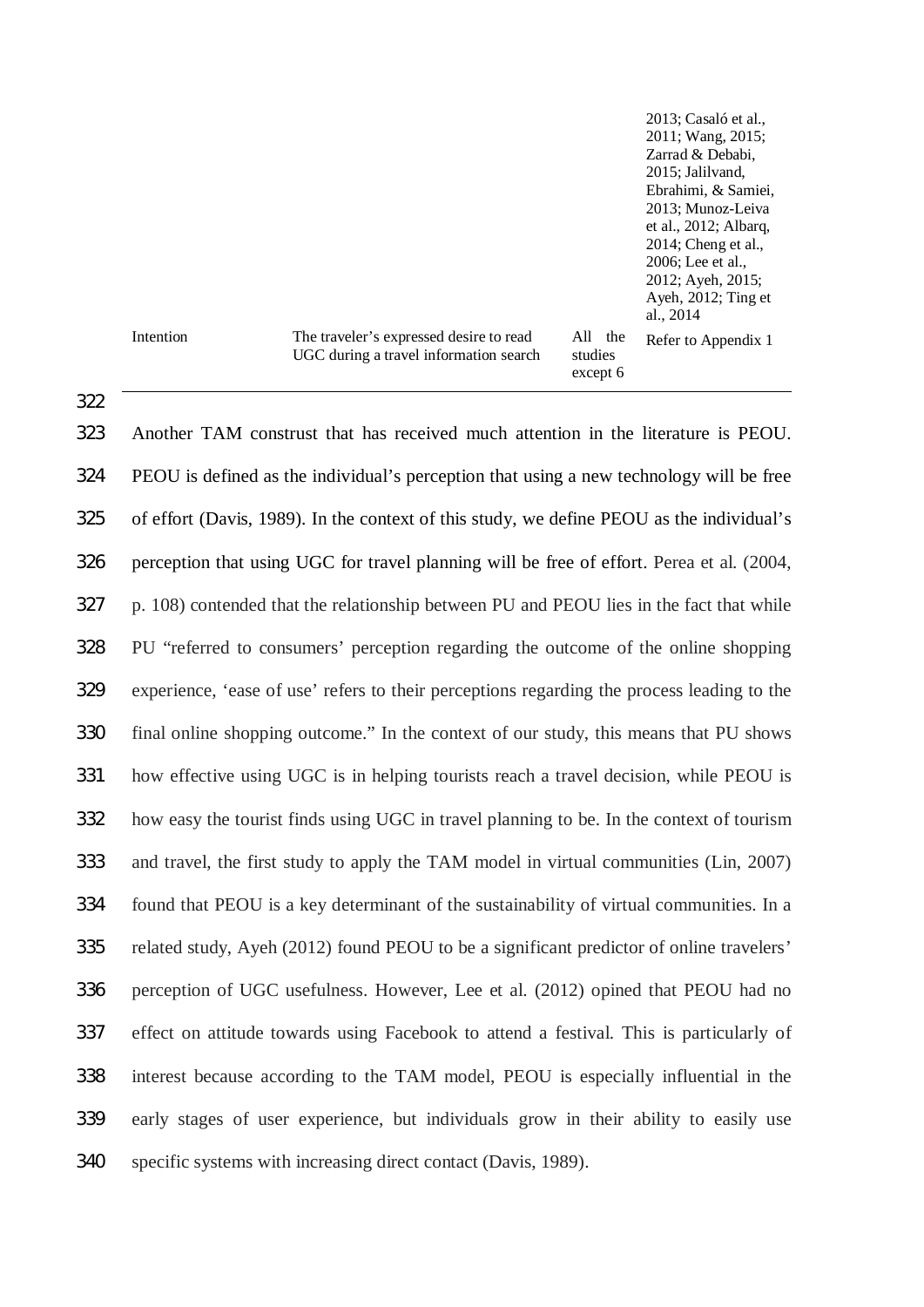In addition to PU and PEOU, other influences motivate consumers to adopt UGC. These factors, which either proceed from within the consumer (endogenous) or are external to the consumer (exogenous), have variously been found to affect the consumer's adoption of UGC in travel planning. This review uncovers various ways in which these factors have been integrated into original theories and models (see Appendix 1) to determine their impact on travel planning.

### **4.2.1 Source-based characteristics**

 Source-based antecedents, factors outside the consumer that relate to the origin of the information, play a role in the consumers' adoption of UGC in travel planning. Table 2 presents major source-based characteristics, their definitions, frequency (number of times used in the reviewed studies), and the studies that discussed them. In the context of tourism, these characteristics of the origin and the originators of the travel-related information posted online serve as information and guides for potential travelers.

 Among these characteristics is source credibility. Chung, Han and Koo (2015) defined source credibility "as the extent to which an information source is perceived to be believable, competent, and trustworthy by the information recipient." The importance of source credibility in UGC adoption is underscored by the intangibility of tourism products and the inability of the consumer to experience the product or service before actual consumption. Thus, the origin and originator of the UGC are important signifiers of the believability of the content. Ayeh et al. (2013a) posited that expertise and trustworthiness comprise source credibility. Expertise "refers to the extent to which UGC contributors are perceived to be a source of valid assertions [truth]," while trustworthiness "describes the degree of confidence in the source's intent to communicate the assertions they consider most valid [true]" (p. 3). Chung et al. (2015)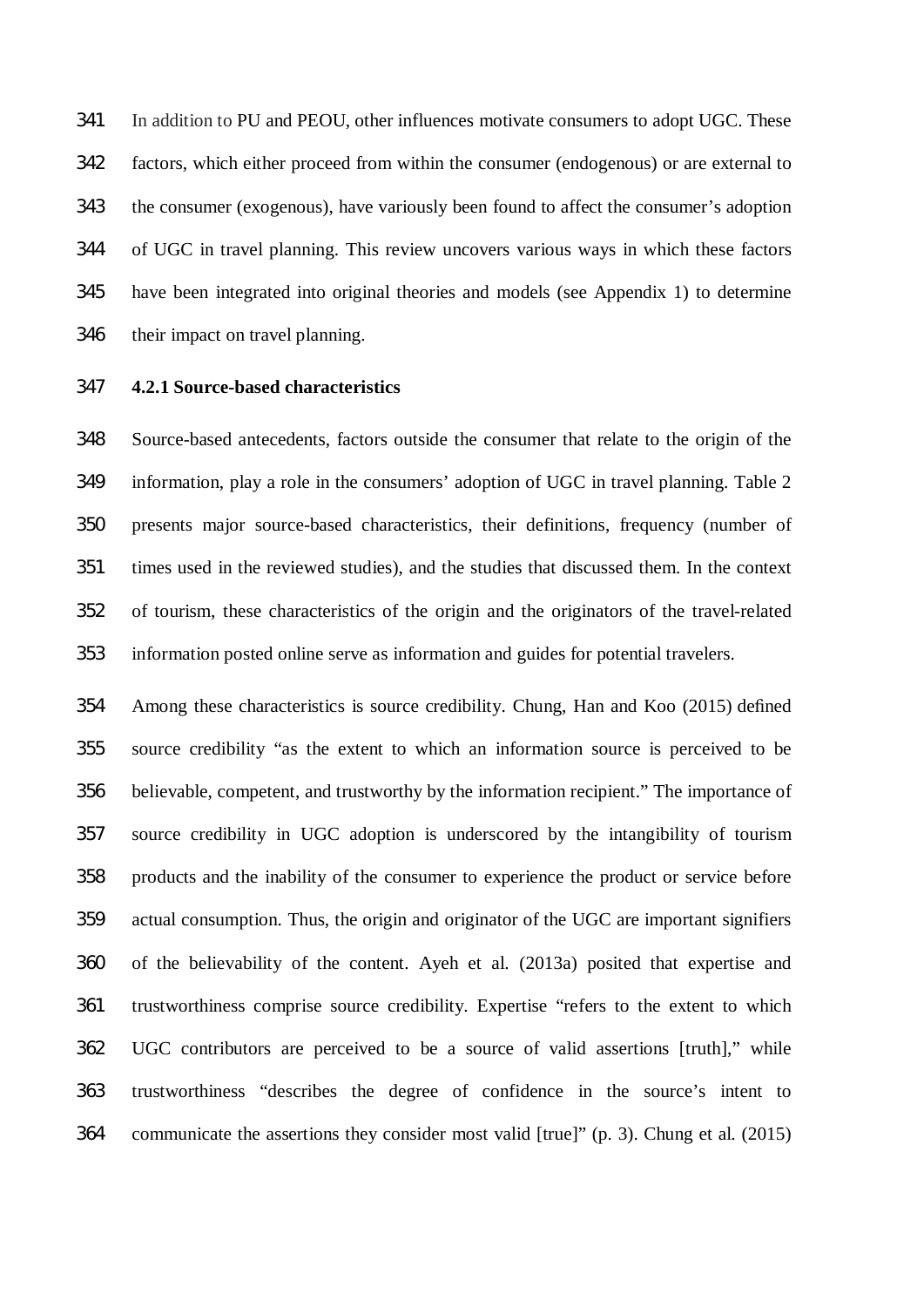argued that the name of the author who wrote the message, the number of messages the author has posted, and the number of replies the content has generated accentuate expertise. Accordingly, source trustworthiness is underpinned by the degree of confidence the user has in the source, the website, and the information provided (Ayeh, Au, & Law, 2013). In determining the influence of eWOM on tourists' intention to visit a destination, Wang (2015) found that source credibility positively affected tourists' recommendation intention but not their visit intention. Additionally, source credibility was not found to influence tourists' attitudes towards the destination, implying that while information sources only act as a catalyst, the actual choice is determined by the cognitive and evaluative attributes of the destination.

375

#### 376 Table 2. Source-based characteristics

| <b>Construct</b>   | <b>Definition</b>                                                                                        | <b>Freque</b><br>ncy        | Author(s)                                                                                                  |
|--------------------|----------------------------------------------------------------------------------------------------------|-----------------------------|------------------------------------------------------------------------------------------------------------|
| Source credibility | The extent to which a traveler perceives a<br>UGC source to be believable, competent,<br>and trustworthy | 5                           | Filiery, Alguezaui, &<br>McLeay, 2015; Ayeh et al.<br>2013a; Wang, 2015; Chung<br>et al., 2015; Ayeh, 2015 |
| Expertise          | The extent to which UGC contributors are<br>perceived to be a source of valid<br>assertions              | -5                          | Ayeh et al., 2013a; Zhao et<br>al., 2015; Sotiriadis & Zyl,<br>2013; Ayeh, 2015; Ayeh,<br>2012             |
| Trustworthy        | The extent to which the source is<br>perceived as making valid assertions                                | $\mathcal{D}_{\mathcal{L}}$ | Ayeh et al., 2013a; Sparks<br>et al., 2013                                                                 |
| Homophily          | The extent to which the traveler perceives<br>UGC contributors to be similar in some<br>attributes       | 2                           | Ayeh, 2012; Ayeh et al.,<br>2013a                                                                          |

377

 Members of a group who share similarities in age, gender, education, social status, profession, and geographical location will believe information emanating from within the group more than information from outside it (McPherson, Smith-Lovin and Cook, 2001). Perceptual homophily, the extent to which individuals are similar in some attributes, plays a very important role in the evaluation of content among members of a community. In the context of tourism and travel planning, content from similar users is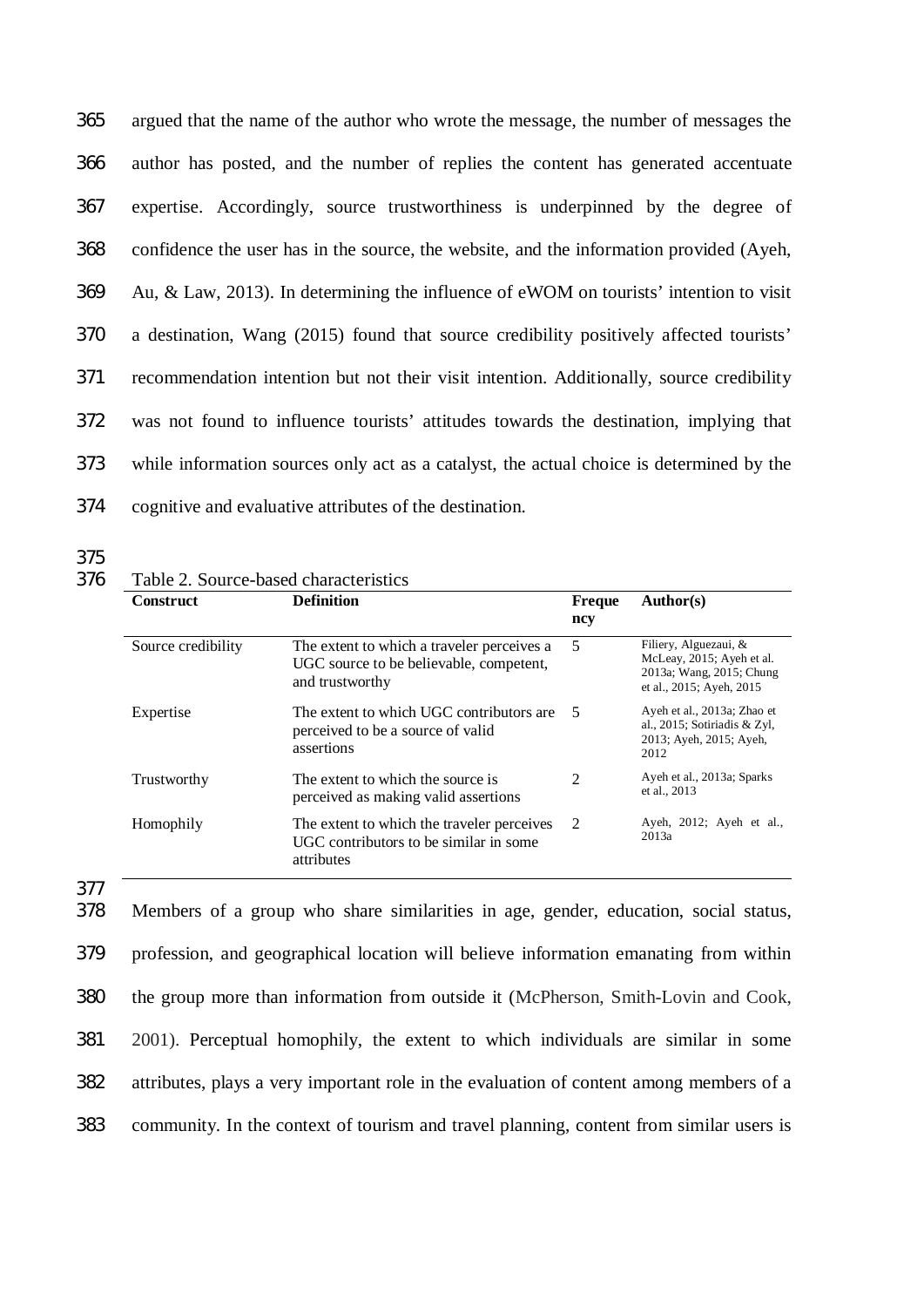more believable than from dissimilar users. Credibility issues related to deceptive postings on some travel review websites has generated controversy. For instance, TripAdvisor has faced sanctions in the UK due to postings on its websites (Ayeh et al., 2013a). Thus, consumers have elevated their evaluative criteria of UGC. In searching for travel information, consumers from communities usually accorded the content credibility because the members saw themselves as belonging to the same family.

### **4.2.2 Content-based characteristics**

 In addition to source characteristics, the nature of the information plays a role in its adoption. Different authors have used various ways of describing the nature and characteristics of travel information that stand out to travelers seeking information (see Table 3). Prominent among them is content novelty, or the newness of the travel information (Chen et al., 2014). It plays an important role in the travel information search process because it distinguishes between what the user is familiar with and what is new and interesting, stimulating interest. Furthermore, the direction of the valence of UGC (either positive or negative) also impacts its adoption. Generally, UGC is posted to express either positive feelings related to a product or service encounter or frustration and complaint. In the context of hotel bookings, Sparks and Browning (2011) found that exposure to positively valenced reviews increases booking intention and trust. Additionally, Mauri and Minazzi (2013) argued that positive online comments increase booking intention but also increase consumers' expectations. Thus, hotel managers should continuously improve their services to match guests' expectations.

| 406 | Table 3. Content-based characteristics |                                                                               |               |                           |  |  |  |
|-----|----------------------------------------|-------------------------------------------------------------------------------|---------------|---------------------------|--|--|--|
|     | <b>Construct</b>                       | <b>Definition</b>                                                             | Freque<br>ncv | <b>Author(s)</b>          |  |  |  |
|     | Aesthetics                             | The extent to which the traveler perceives<br>the content to be beautiful and |               | Hsiao, Lu, & Lan,<br>2013 |  |  |  |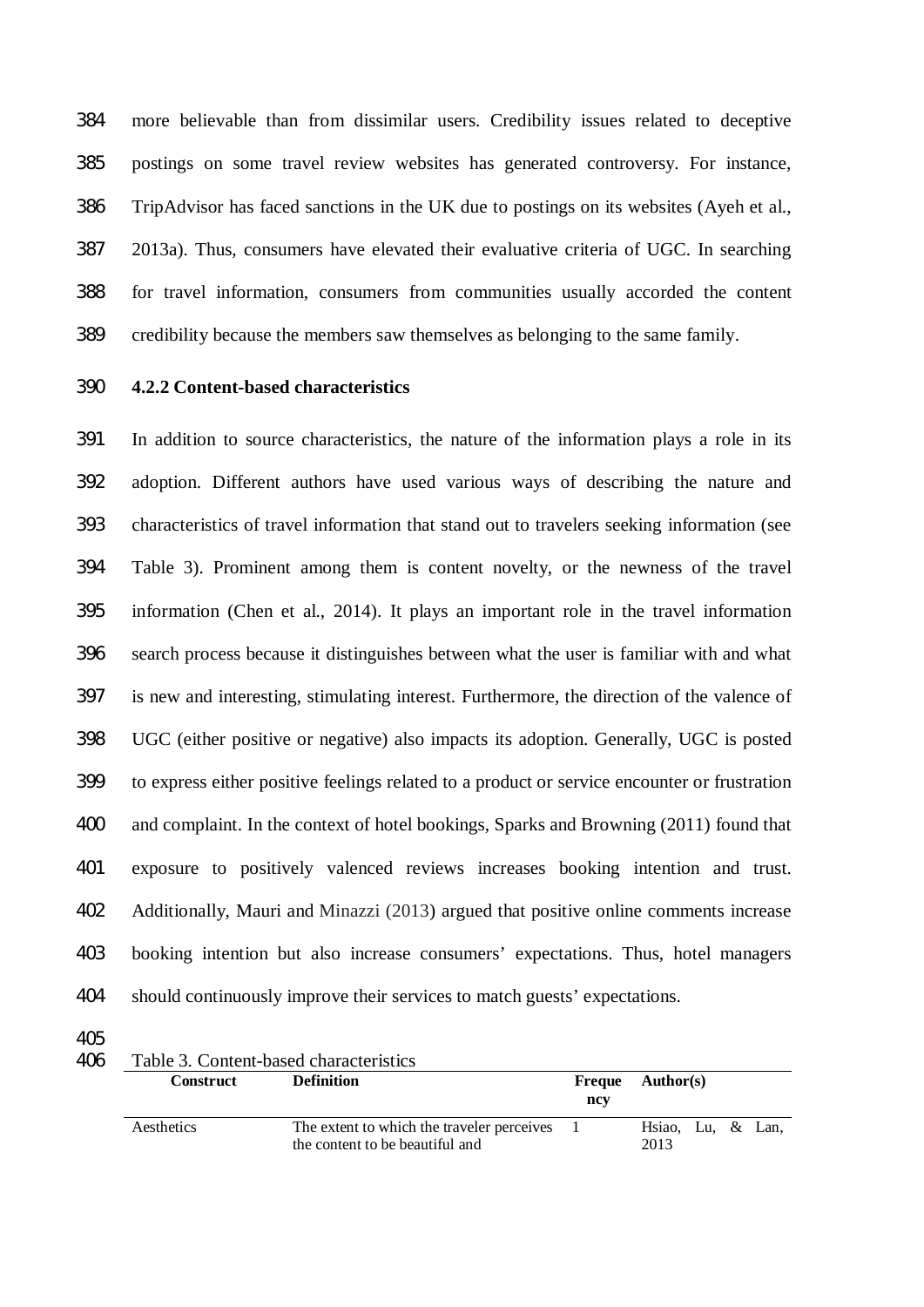emotionally appealing

| Valence of reviews      | The extent to which the traveler perceives<br>UGC as positive or negative      | 5  | Zhao et al., $2015$ ;<br>Book et al., 2015;<br>Tsao et al., 2015;<br>Sparks & Browning,<br>$2011$ ; Lee, Xiong, &<br>Hu, 2012 |
|-------------------------|--------------------------------------------------------------------------------|----|-------------------------------------------------------------------------------------------------------------------------------|
| Information accuracy    | The extent to which the traveler perceives<br>UGC to be correct                | -1 | Filieri & McLeay,<br>2013                                                                                                     |
| Argument quality        | The persuasive strength of arguments<br>embedded in the UGC                    | 3  | Chung et al., 2015;<br>Wang, 2015; Chong &<br>Ngai, 2013                                                                      |
| Information relevance   | The extent to which the traveler perceives<br>UGC to be helpful and applicable | 1  | Filieri & McLeay,<br>2013                                                                                                     |
| Information reliability | The degree to which the traveler<br>perceives UGC to be believable             | 2  | Chen, Shang, & Li<br>2014; Chung & Koo,<br>2015                                                                               |

407

 The attractiveness of UGC is also an important factor in its utilization. Aesthetics, or the balance, emotional appeal, or beauty of the content as expressed in colors, font type, music, or animation, can arouse interest in the content (Cyr, Head and Ivanov, 2006). In the context of travel information searches, blogs and video content are particularly important, as they present the opportunity to creatively add fun and enjoyment to the presentation. Hsiao et al. (2013) found that the aesthetics of storytelling travel blogs effectively increase readers' intention and positive feelings and attitudes about the destination. Moreover, argument quality, referred to "as the persuasive strength of arguments embedded in an informational message" (Bhattacherjee and Sanford, 2006, p. 811), has been studied extensively in eWOM adoption. In the context of travel information, a communication that has higher argument quality is more likely to increase adoption than one with low argument quality. Thus, helpful, valuable, and persuasive content positively influences readers' interest in and intention to visit a destination (Wang, 2015). However, Chung et al. (2015) argued that the utilization of UGC based on argument quality is moderated by social presence. Thus, argument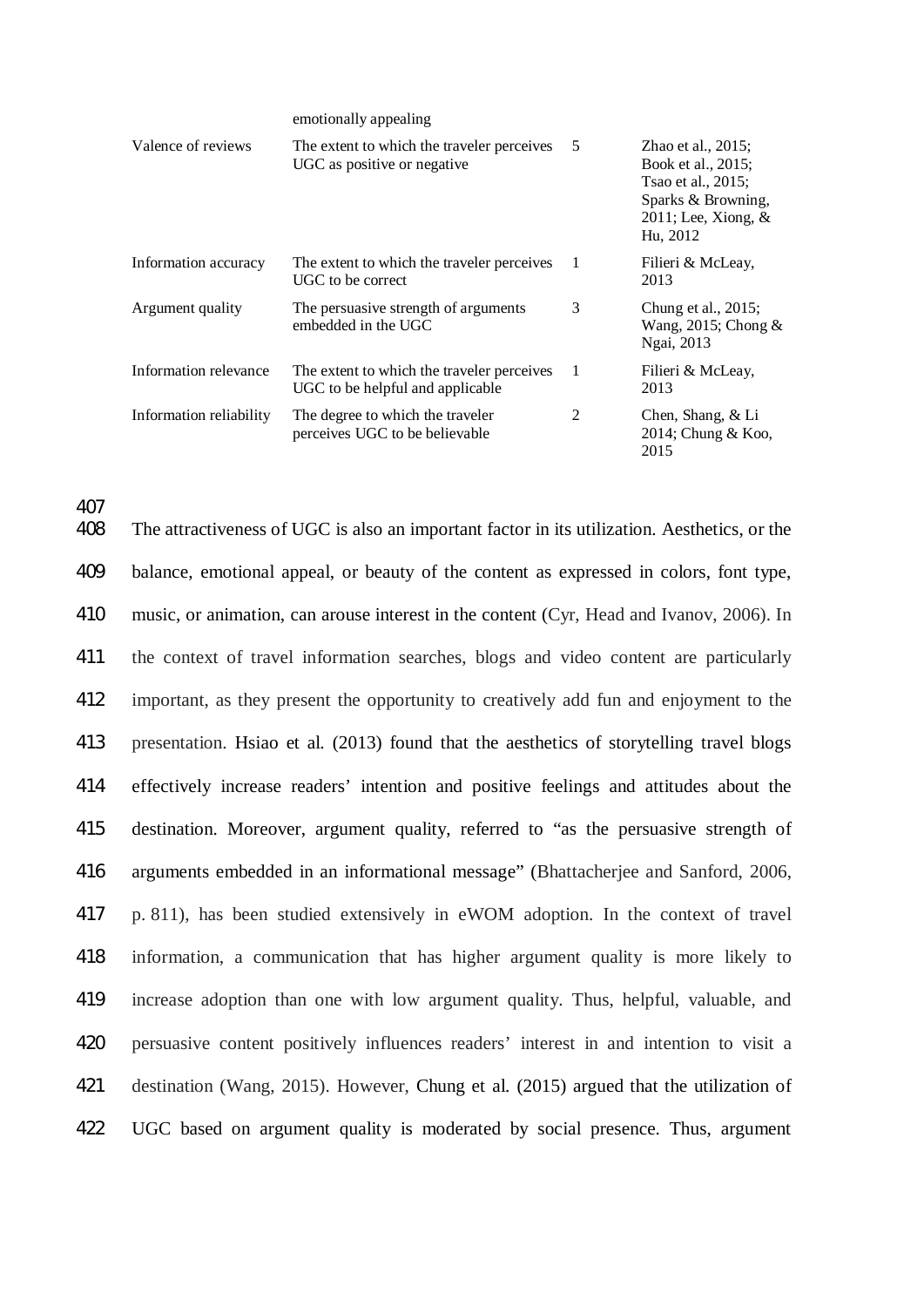quality significantly affected perceived usefulness when there was low social presence but had less effect in situations with high social presence. Finally, in examining the factors that influence travelers' utilization of information from online reviews, Filieri and McLeay (2013) applied the ELM to understand information quality through central and peripheral routes. Central routes—information timeliness, information understandability, information relevance, information accuracy, value-added information, and information completeness—and peripheral routes—information quality and product ranking—both predicted tourists' destination choices.

#### **4.2.3 User-based characteristics**

 The consumer's characteristics, such as age, gender, income, and literacy level, influence adoption of UGC. Young and middle-aged adults are predominant users of social media for travel planning (Filieri and McLeay, 2013) because this age group, characterized by inquisitiveness and curiosity, explores different social media platforms to make friends and stay informed about trending news in politics, economy, entertainment, and sports. Additionally, many among this age group perceive exploring social media platforms as fun. Females use the internet and social media more than males (Akman and Mishra, 2010), perhaps because females are more socially cohesive than males and social media provides a platform for fulfilling the natural need to socialize with others. This also affects travel planning, as females' already-developed social media usage impacts their adoption of UGC. Consumers' income is also an important determinant of engagement in different activities. Availability of disposable income highly predisposes the consumer to purchase items such as computer gadgets, which in turn allow them to explore social media platforms. Finally, literacy levels play a major role in UGC utilization in travel planning. An individual's educational level has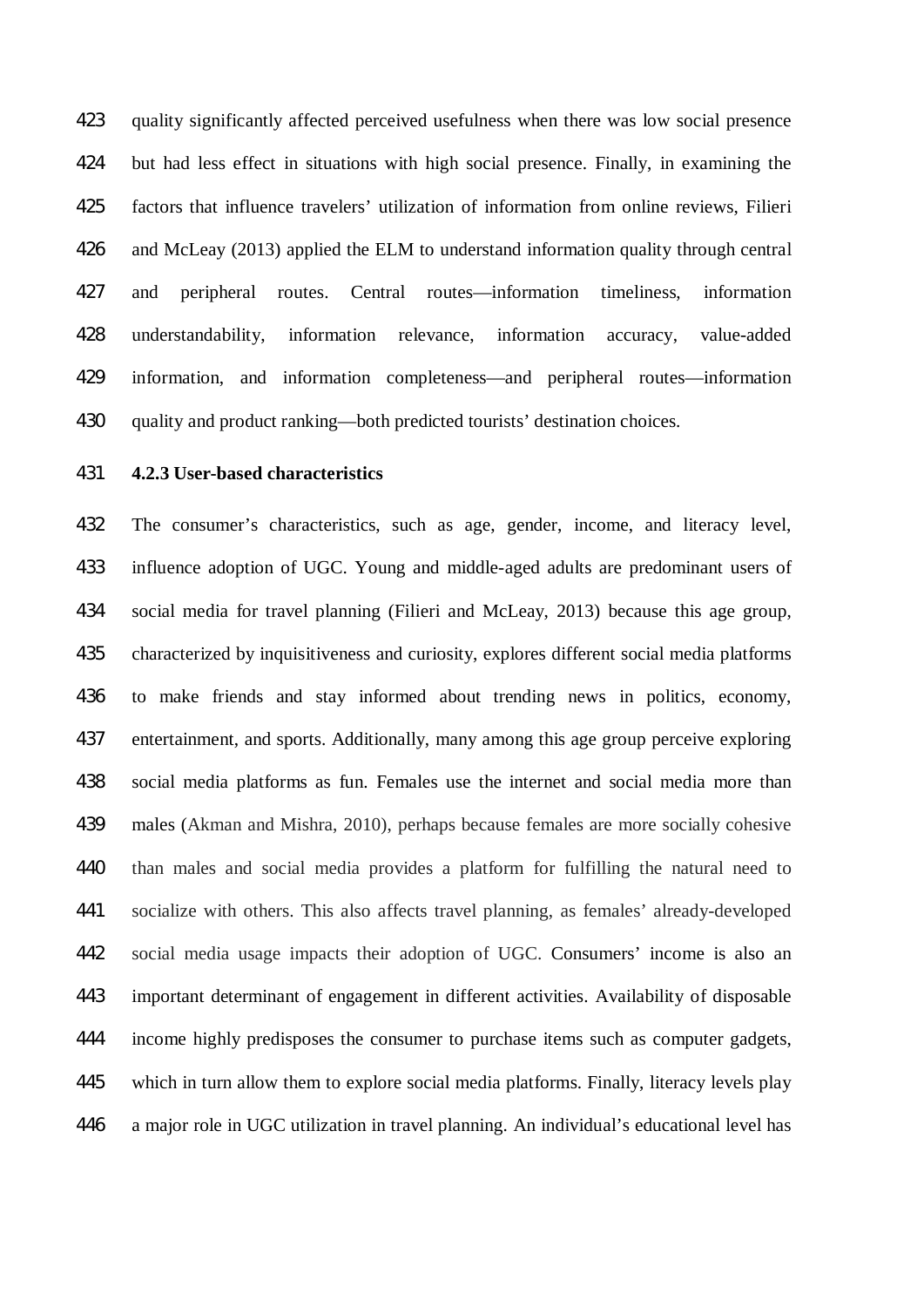been seen to correlate with his or her income, thereby impacting his or her use of computer devices and allowing the exploration of social media with such devices to become an important element of the travel decision. Table 4 presents user-based characteristics, their definitions, the number of times they appeared in the reviewed studies (frequency), and the studies in which they were used.

- 452
- 453 Table 4. User-based characteristics

| <b>Construct</b>    | <b>Definition</b>                                                                                    | Freque<br>ncy | Author(s)                                                                                                                                                                                                                                          |
|---------------------|------------------------------------------------------------------------------------------------------|---------------|----------------------------------------------------------------------------------------------------------------------------------------------------------------------------------------------------------------------------------------------------|
| Involvement         | The traveler's perception of the relevance<br>of UGC to the travel information search                | 3             | Huang, Chou, & Lin,<br>2010; Leung & Bai,<br>2013; Sotiriadis &<br>Zyl, 2013                                                                                                                                                                       |
| Perceived enjoyment | The extent to which the traveler perceives<br>UGC to be fun and enjoyable                            | 11            | Lee et al., 2012; Aluri,<br>Slevitch, & Larzelere,<br>2015; Ayeh et al.,<br>2013b; Ku, 2011;<br>Chen et al., 2014;<br>Chung & Koo, $2015$ ;<br>Kang & Schuett,<br>2013; Pietro &<br>Pantano, 2013; Ayeh,<br>2012; Wang, 2015;<br>Ting et al., 2014 |
| Experience          | The traveler's knowledge and skills that<br>enhance the use of UGC in travel<br>information searches | 3             | Ku, 2011; Kang &<br>Schuett, 2013; Filiery<br>et al., 2015                                                                                                                                                                                         |
| Perceived benefit   | The extent of the gains the traveler<br>derives from using UGC in travel<br>information searches     | 3             | Parra-Lopez et al.,<br>$2011$ ; Chung & Koo,<br>2015; Oz, 2015                                                                                                                                                                                     |

<sup>454</sup>

 Literature on involvement abounds in the fields of sociology, psychology, and consumer behavior (Leung and Bai, 2013). Defined as "a person's perceived relevance of the object based on inherent needs, values, and interests" (Zaichkowsky, 1985, p. 342), involvement has been found to have a significant influence on the consumer's decision- making process. In the tourism context, involvement is an important determinant of purchase since tourism services are high-risk and cannot be evaluated before consumption (Sotiriadis and Zyl, 2013). Thus, in travel planning, consumers explore different sources of information, and a highly involved consumer explores travel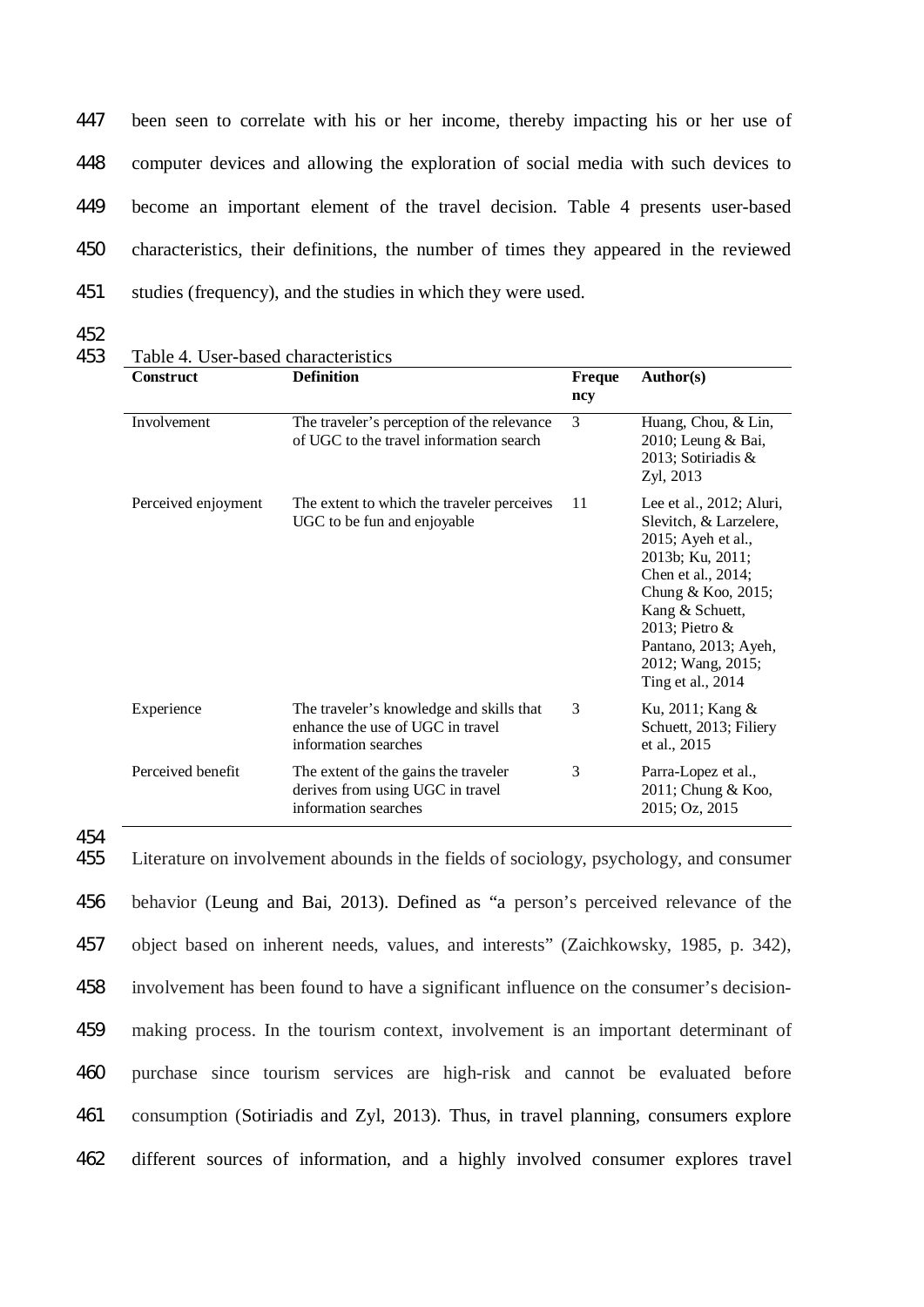information through many social media platforms. Huang et al. (2010) found that personal involvement on travel blogs is a determinant of consumers' response to advertising.

 Another intrinsic motivation that has received great attention is perceived enjoyment. Studies that have incorporated perceived enjoyment into the TAM model have observed varying results, depending on the context. For instance, in the utilitarian context, Venkatesh (2000) conducted experiments in which employees were introduced to an online help desk system, multimedia system, and PC environment (Windows 95) for a payroll system. The study found that enjoyment was a weaker predictor of intention and use of the new information system. In the context of tourism, using social media is perceived as a hedonic activity; however, using UGC for travel information searches is perceived as a utilitarian activity (Ayeh et al., 2013b). Studies have found perceived enjoyment to be a strong determinant of attitude and intention in travel information search (Pietro and Pantano, 2013; Aluri et al., 2015).

 Consumer's adoption of UGC for travel planning has also been attributed to experience and knowledge (Chong & Ngai, 2013). The internet provides consumers with unlimited access to products and services without limitations imposed by geographic locations. Thus, consumers experienced and knowledgeable in computer systems and the internet will have a strong motivation to use UGC for travel information searches (Chong & Ngai, 2013). In a study of UK and Northern Ireland tourists mainly consisting of 18–35 year olds, Filiery et al. (2015) suggested that user experience (knowledge and skill) influences consumer trust in UGC.

 The benefit sought also determines consumers' intent to use and use of UGC in travel planning. In using UGC, consumers seek different types of benefits. According to Parra-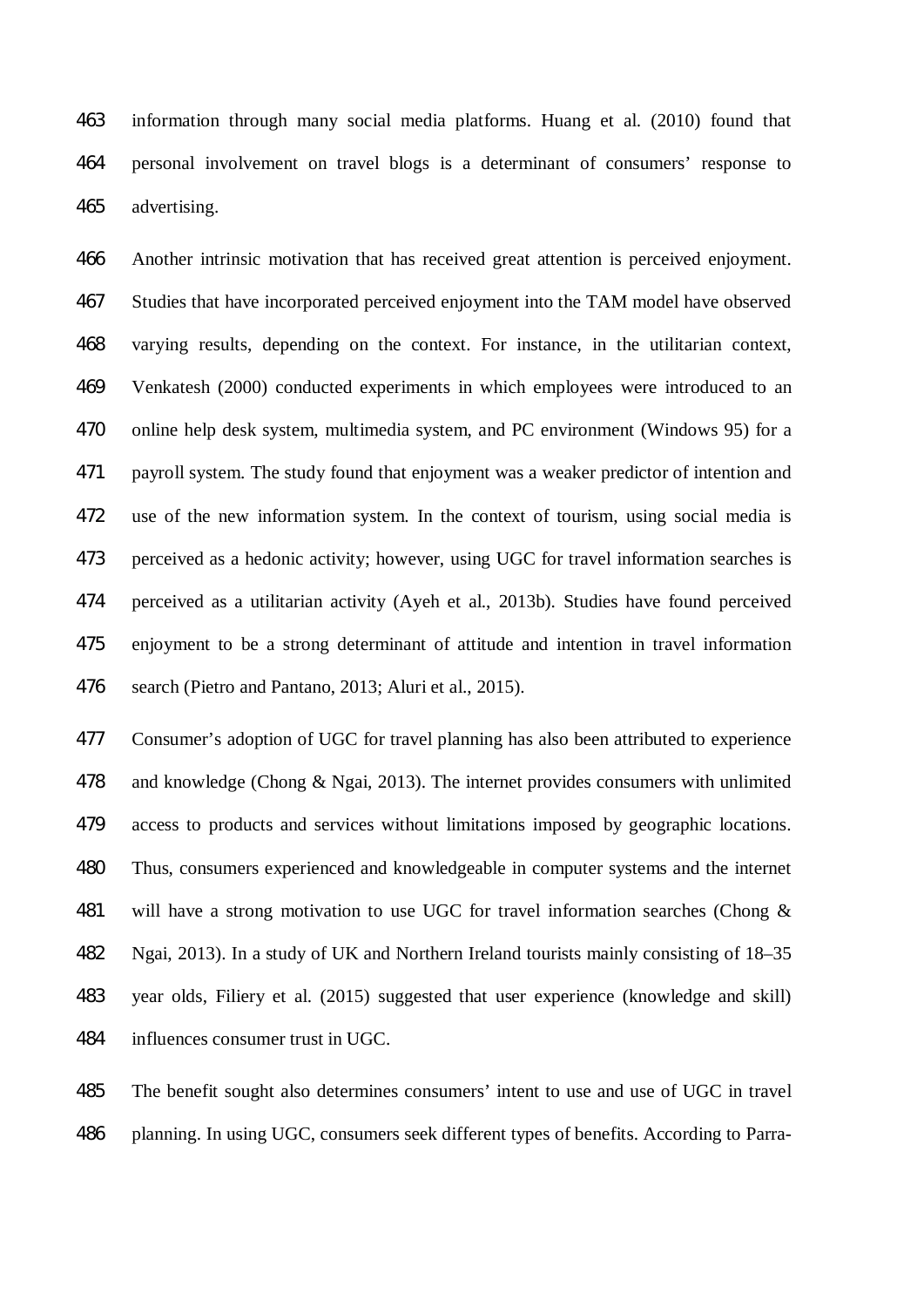Lopez et al. (2011), such benefits can be functional, social, psychological, or hedonic. Functional benefits include finding the best destinations, low costs, and efficient services. Thus, consumers seeking these benefits consider using UGC to obtain relevant information. In terms of social benefits, social media provides a platform for consumers to connect and share information on common interests. The social benefits derived from such platforms include bonding, engagement, emotional support, companionship, and encouragement (Chung et al., 2015). Finally, different scholars have found that consumers' interest in and intent to use social media derives from the fun, pleasure, enjoyment, and playfulness they obtain from using it (Perea et al., 2004). Thus, in the context of travel planning, watching videos and seeing photographs of pleasing scenery in various destinations can stimulate interest in the use of UGC.

 The fundamental assumption of WOM is that WOM episodes involve two parties: the sender and the receiver (Cheung and Thadani, 2012). Our framework on UGC adoption (Figure 1) is based on the classifications of the reviewed literature, which in turn are based on the premise that UGC adoption depends on three factors: source-based characteristics, user-based characteristics, and content-based characteristics. Source- based characteristics relate to the sender, while user-based characteristics relate to the receiver. Content-based characteristics are elements of the content.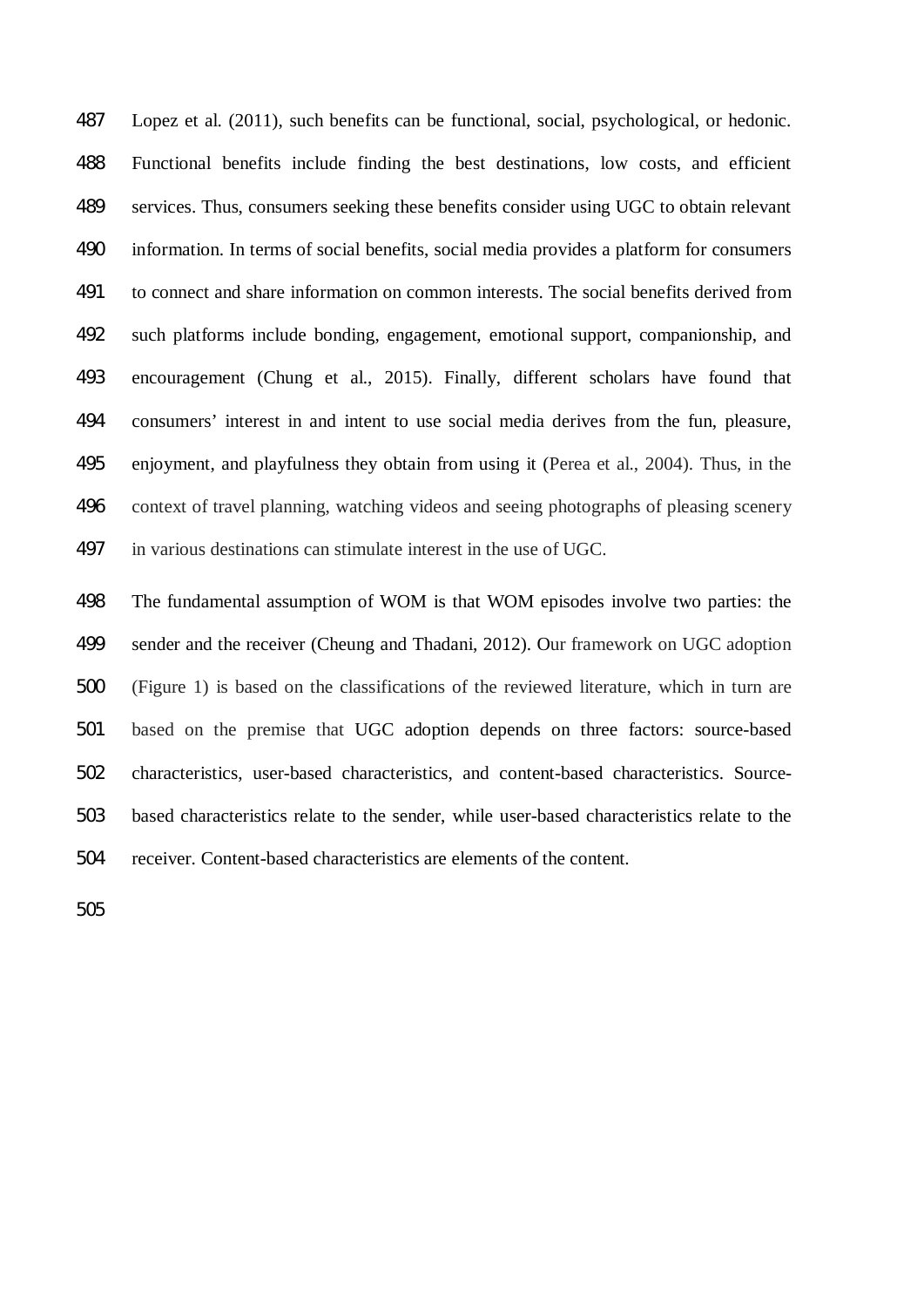

518 Figure 1: Determinants of UGC utilization for travel planning

# 520 **4.3 Strengths of the antecedents in predicting adoption**

 An analysis of the average path coefficients' effect sizes has been conducted to explain the strengths of antecedents in predicting dependent variables (Shaikh and Karjaluoto, 2015). Shaikh and Karjaluoto analyzed the strengths of the most frequently used antecedents to explain attitude, intention to use, and usage in mobile banking. Accordingly, we analyzed the average path coefficients of the effect sizes of the R- values of the most frequently used relationships as extracted (see Appendix 1); relationships used in six or more studies were included. The results, as shown in Table 5, indicate that trust has the strongest effect on attitude, followed by perceived ease of use. Additionally, attitude has the strongest effect on intentions, which is understandable because attitude has been found to be the most commonly used antecedent. Interestingly, perceived usefulness also has a stronger influence on intentions than perceived ease of use.

533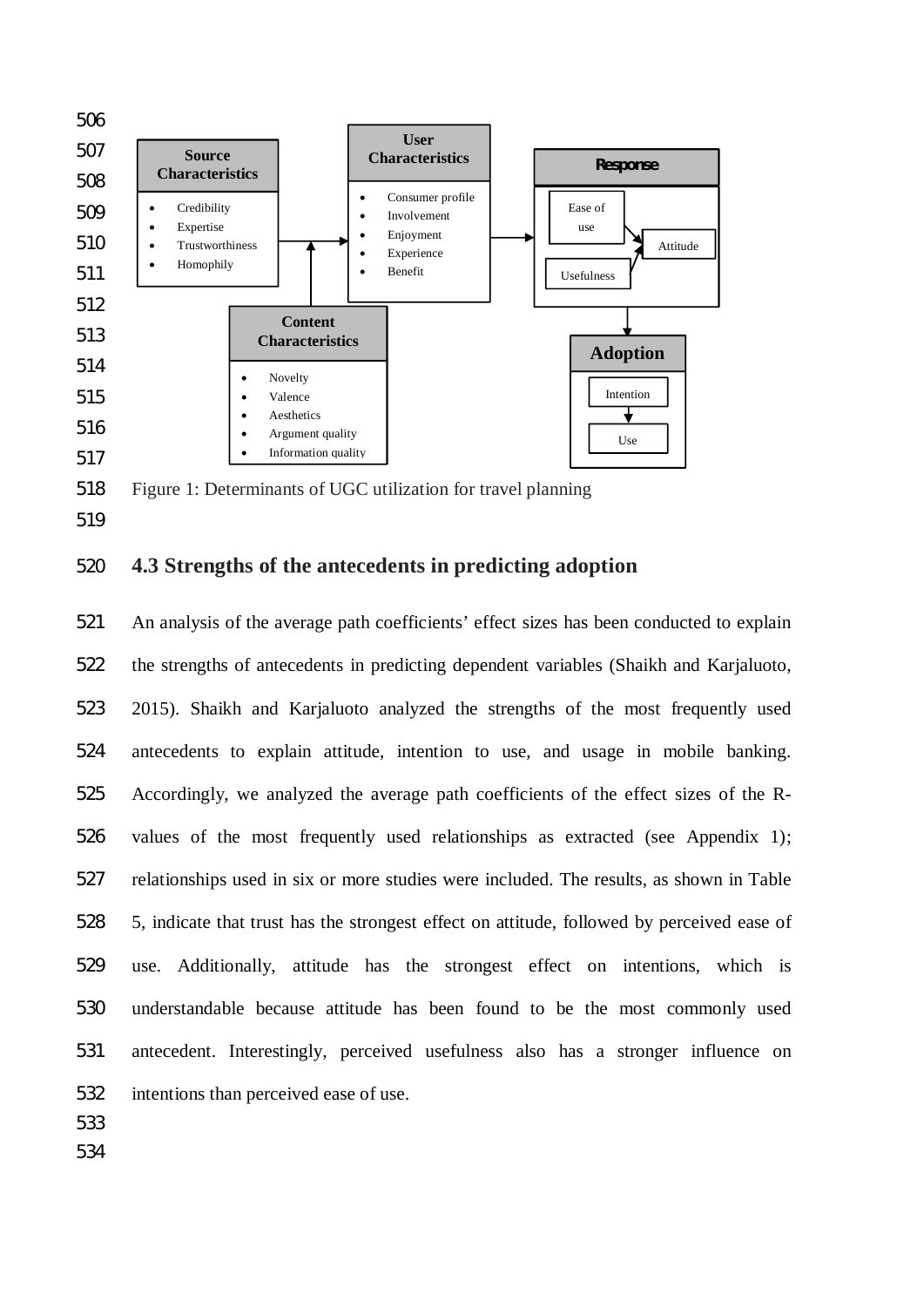| <b>Constructs</b>                | <b>Attitude</b> | <b>Intention</b> |
|----------------------------------|-----------------|------------------|
| Attitude                         |                 | .511             |
| Perceived usefulness             | .180            | .432             |
| Trust                            | .362            | .352             |
| Perceived ease of use            | .264            | .347             |
| Subjective norm/social influence |                 | .343             |
| Enjoyment                        |                 | .335             |

Table 5. The average path coefficients' effect sizes of major antecedents

# **5. Discussion**

 The aim of our study was to provide a review of the literature on what drives travelers' use of UGC during travel information searches. Through rigorous search criteria, we identified 54 articles from both tourism- and non-tourism-based journals. We also identified 22 heterogeneous and distinct theories, models, and frameworks with different antecedents. We also analyzed the articles based on the methodological approaches used and their geographical spread. Furthermore, critical determinants and elements of UGC adoption relating to the source, content and receiver characteristics were identified. Finally, we provided a framework to demonstrate how these elements fit together and analysed the average path coefficients of the effect sizes to determinant the strengths of the variables in predicting adoption.

 Consumers perceive the experiences shared by fellow tourists to be sincere, believable, and trustworthy (Sparks et al., 2013). Tourism and travel information can be shared among members of the same social network, among those who do not belong to the same networks, and even among those who are geographically distant (Muñoz-Leiva et al., 2012). When content is shared by those who do not belong to the same network, source credibility becomes an important determinant of the believability of UGC. Source credibility includes trustworthiness and expertise (Ayeh et al., 2013a).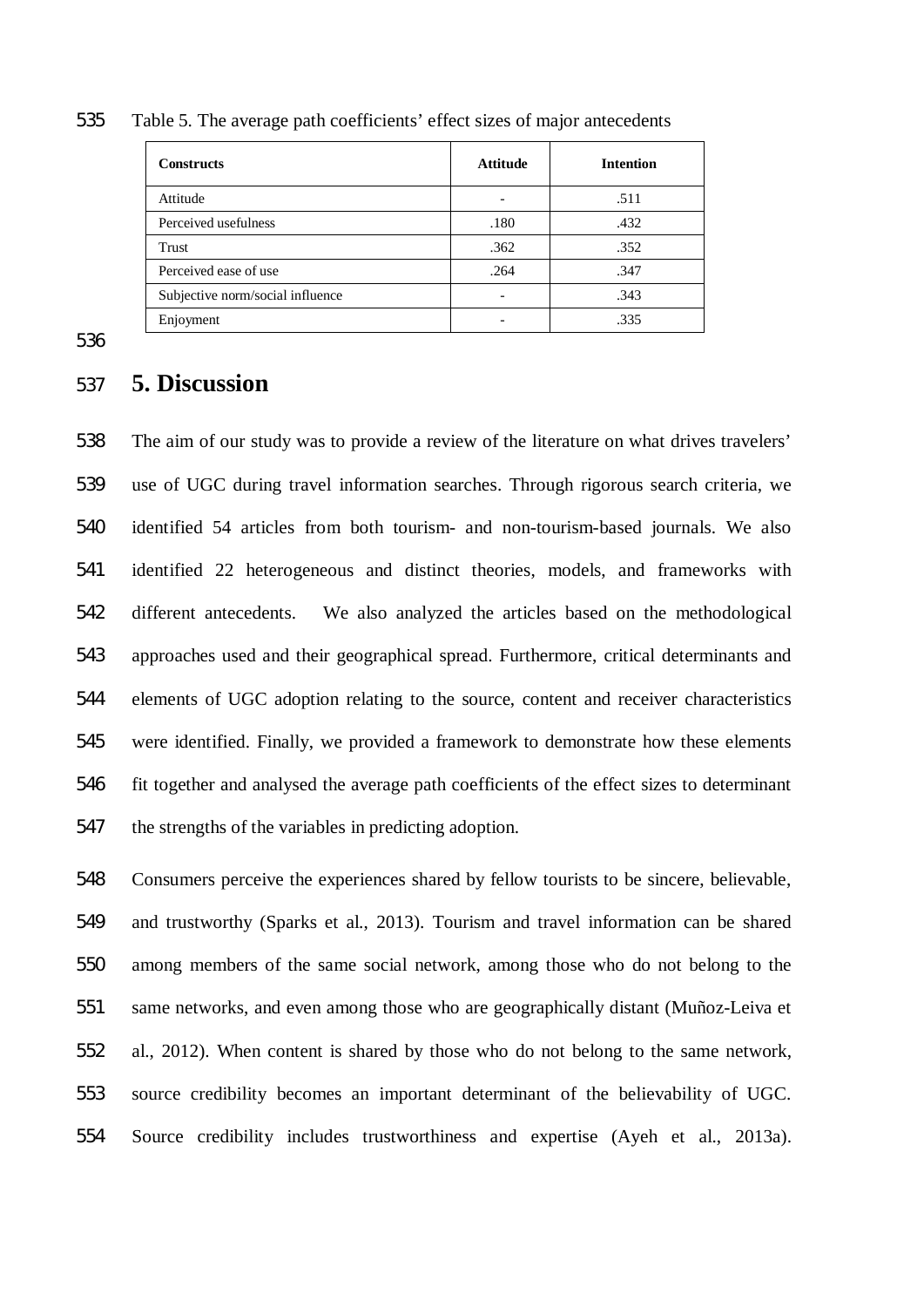Trustworthiness implies confidence in the source and the source's reliability, while expertise implies that the source has knowledge about the destination. Tourists seeking travel information will regard the UGC of those who have similar interests to be more trustworthy and credible.

 Travel information differs based on valence (negatively or positively framed content). Reading positive reviews can have a positive effect on travelers' inclination to visit the destination (Tsao et al., 2015). However, some studies have generated conflicting results regarding the influence of positively and negatively framed content on travelers' intentions (Sparks and Browning, 2011; Zhao et al., 2015). When tourists seek travel information, the novelty and understandability elements of UGC positively influence booking intentions (Chen et al., 2014). In a virtual world, information quality, which includes accuracy, timeliness, completeness, and relevance, seems to influence trust and booking intentions (Filieri and McLeay, 2014). In traditional social media contexts, intentions to use social media are directly influenced by perceived benefits (functional, psychological, hedonic, and social) (Parra-López et al., 2011). In the context of tourism and travel, benefit-seeking behaviors related to pursuing the best destinations, attractions, hotels, transportation, food, beverages, and prices explain the use of UGC (Öz, 2015). Most of the reviewed studies found that UGC positively influences tourists' intentions to book a hotel and visit a destination. Some studies also revealed that social influences, involvement, enjoyment, and experience are important determinants of UGC adoption for travel and tourism (Chung and Koo, 2015).

**5.1 Contributions of the study**

### **5.1.1 Implications for research**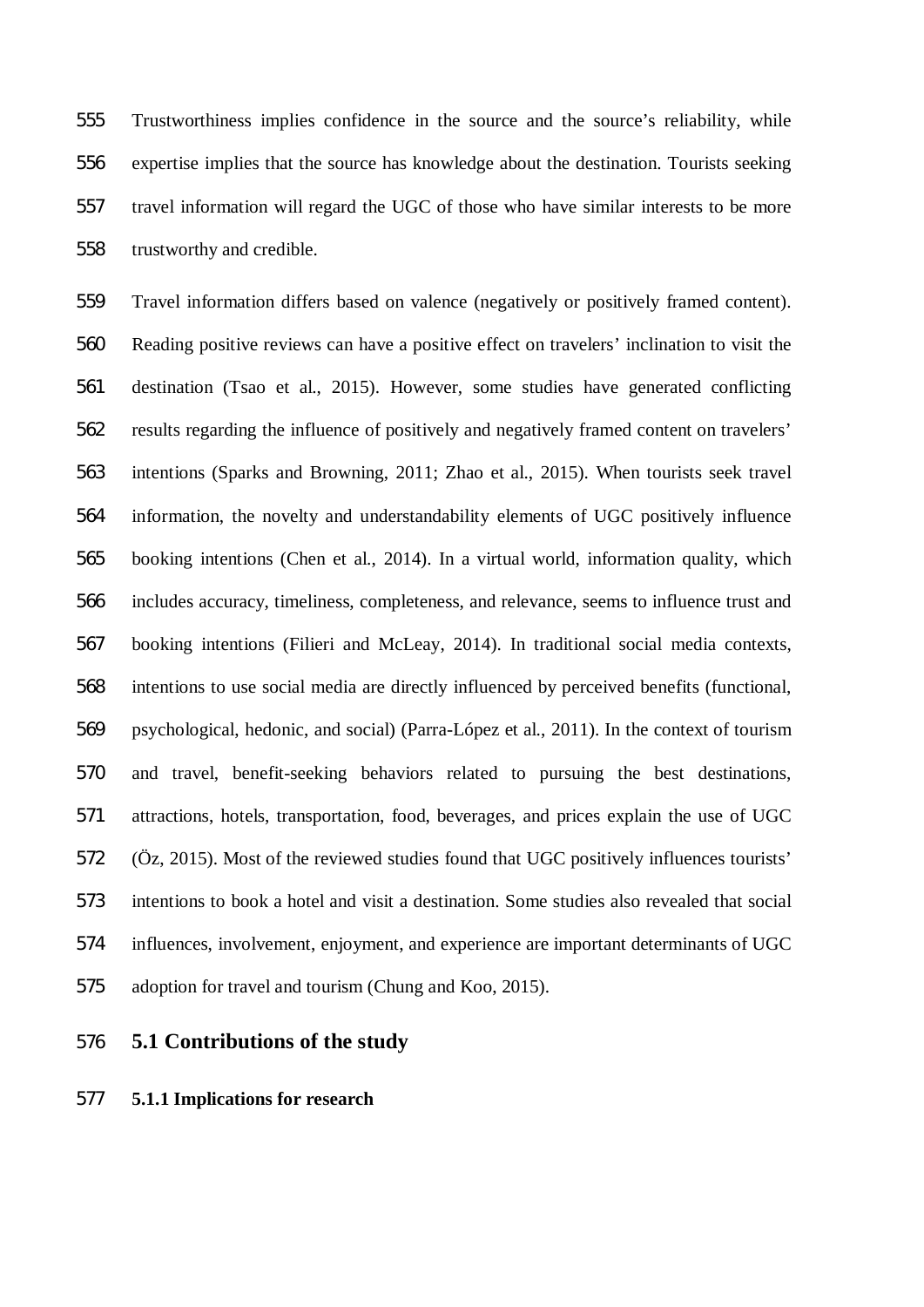First, our study found that UGC adoption for travel planning depends on three factors: source-based characteristics, user-based characteristics, and content-based characteristics. The identification of trust as having the strongest effect on attitude is in line with earlier studies that identified trust as an important criterion for using UGC because those who use social media are unknown to one another (Parra-López et al., 2011; Ayeh et al., 2013). Second, geographical analyses of previous work on information and communication technology found that the majority of the studies were carried out in North America, Europe, East Asian regions (China, South Korea, Hong Kong and Taiwan), and the Middle East, with no studies in South Asia or Africa (Shaikh & Karjaluoto, 2015). In this study however, no study was conducted in the South Asian regions (comprising India, Pakistan, Bangladesh, Nepal and Bhutan) and only one study in Africa.

 Third, of the 22 different theories, frameworks, and models our systematic review uncovered (see Appendix 1), the TAM was the most used (26%). Though the TAM was originally developed at the organizational level, its use and application at the consumer level are well-noted in literature (Muñoz-Leiva et al., 2012). However, the identified weaknesses of the TAM in predicting technology adoption at the individual level (Chau and Hu, 2001) required some studies to combine the theory with other models (e.g. Casaló et al., 2011) and to extend the theory by adding other constructs (Ayeh et al., 2013b). Similarly, in a review of literature on the drivers of consumers to shop online, Perea et al. (2004) extensively highlighted the TAM and its constructs in consumers' online shopping

 Fourth, the identified theories and the antecedents with their path coefficients from different studies (see Appendix 1) provide a solid theoretical background for subsequent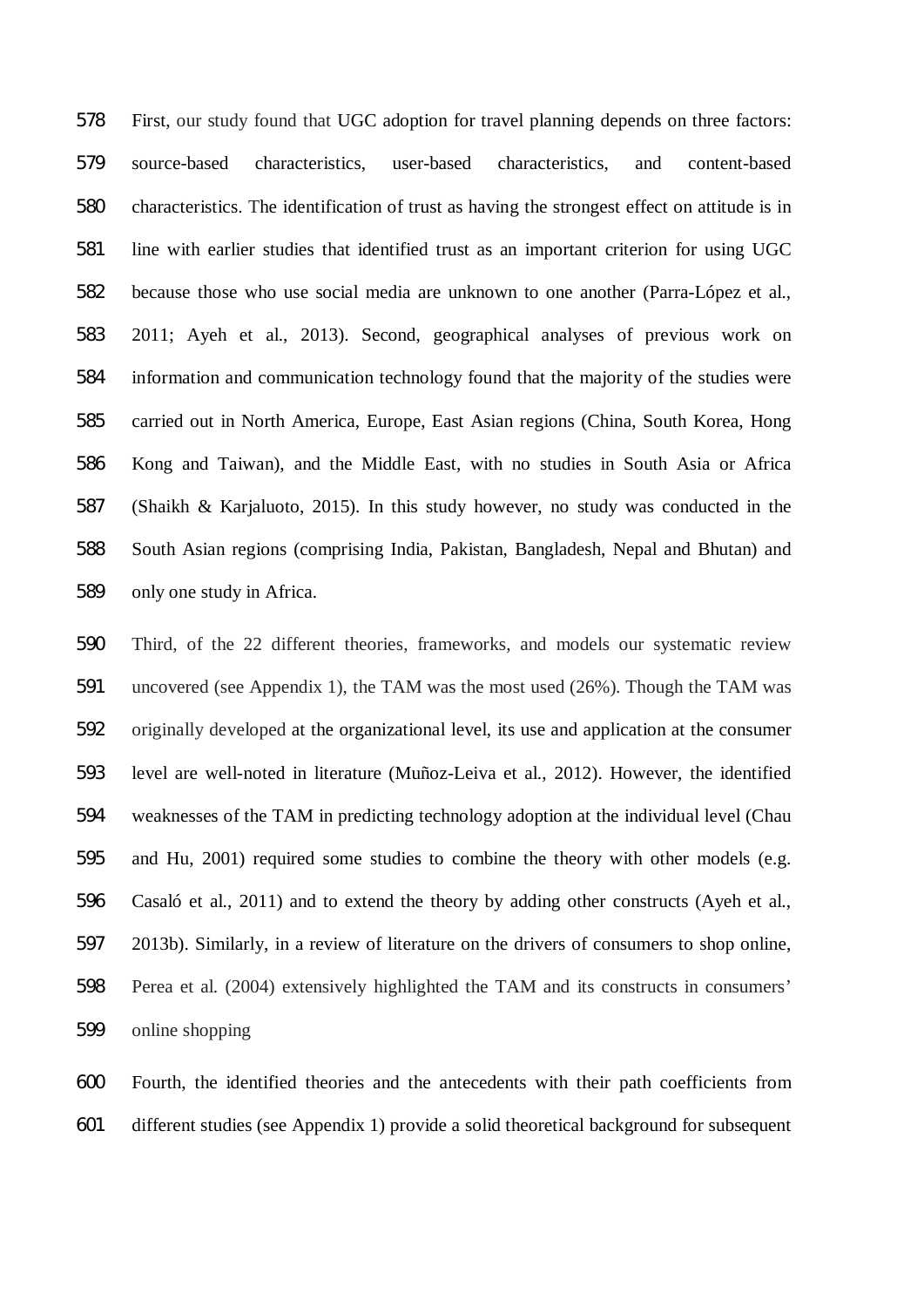research (Okoli and Schabram, 2010); thus, this work provides a ready source for scholars wishing to undertake research, especially a meta-analysis of UGC in tourism. Fifth, the contributions of scholars from the information systems field are growing, and not only within the domain of management science, as evidenced by the higher inclusion of research on social media in tourism and travel in non-tourism based journals.

#### **5.1.2 Implications for practice**

 Our systematic review generates some implications for practice. First, the pervasiveness of ICT has transformed consumers from passive recipients of marketing messages to active participants in brand building and product and service co-creation. Social media and, by extension, UCG provide a platform for this. Interestingly, availability of free access to the internet is a significant contributor to consumers' satisfaction with a given tourism service, so managers should ensure that consumers have unhindered and unlimited access to the internet. In a study evaluating customers' ratings of hotels, Bulchand-Gidumal, Melián-González and Lopez-Valcarcel (2013) found that hotels offering free wifi received higher scores and patronage than others. To accentuate the importance of internet to consumers, airlines have started providing internet access to airborne passengers (Medina, Hoffmann, Rossetto and Rokitansky, 2010), which was previously unavailable.

 Second, customers' evaluations of satisfaction/dissatisfaction arise from two pillars: core services and relational factors. Core services include basic expectations related to room size and cleanliness, toilet facilities, meal types and availability, lighting, furnishings, and fittings. Relational factors primarily relate to customer service performance. Excellent delivery of these services typically generates positive UGC, and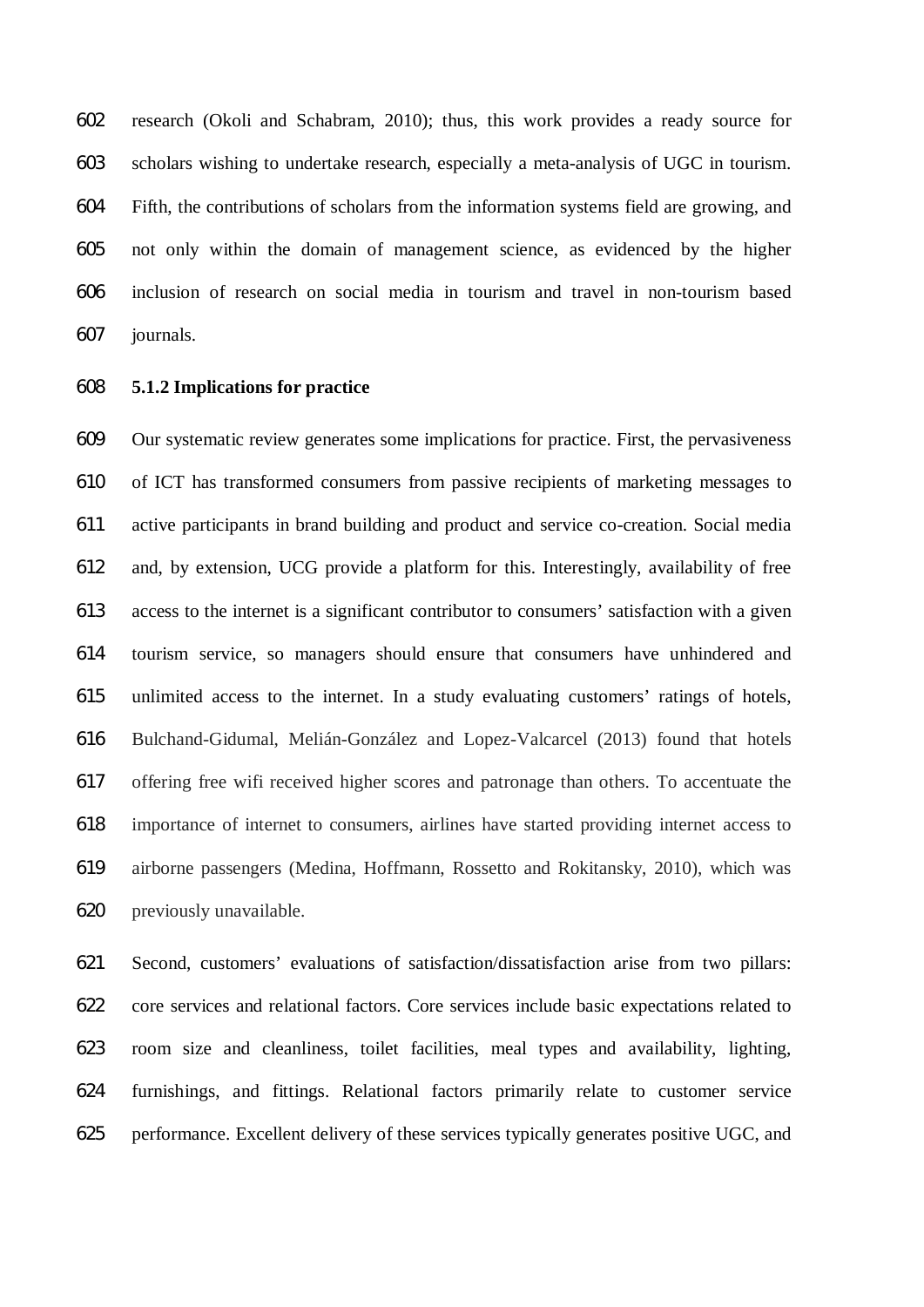this raises the expectations of prospective visitors. Therefore, managers should continue to improve their services in order to continuously match visitors' expectations.

 Third, while information provided by fellow consumers is important, the actual decision to visit still resides with the consumers, who base their choices on the cognitive and evaluative attributes of the destination. Thus, managers should not completely give up based on reviews and comments about their services. Consumers still take additional steps to evaluate services and products and do not necessarily make decisions based on reviews.

 Finally, our study also found that the utilization of social networks is very germane for festival and event managers. Importantly, such forums provide the opportunity for previous attendees to share their experiences, questions asked, and feedback obtained. While traditional web pages may contain very limited information about such activities, Lee, Xiong, and Hu (2012) found that Facebook is an influencing medium that not only provides information but also allows managers to have real-time chat sessions with consumers. Event organizers must therefore be sure to provide exciting experiences that will generated positive UGC. The sharing of such experiences on Facebook pages will influence those who read such content to visit.

# **5.2. Limitations and Future Research Directions**

 One of the limitations of the study is that it was based on quantitative studies; therefore, it did not incorporate qualitative research. Second, the review was based on UGC and did not incorporate marketer-generated media. Marketer-generated media could offer more insights into the utilization of online content for trip planning. Third, the review only covered the period from 2005 to 2016. Relevant studies that were published before this period could impact the review.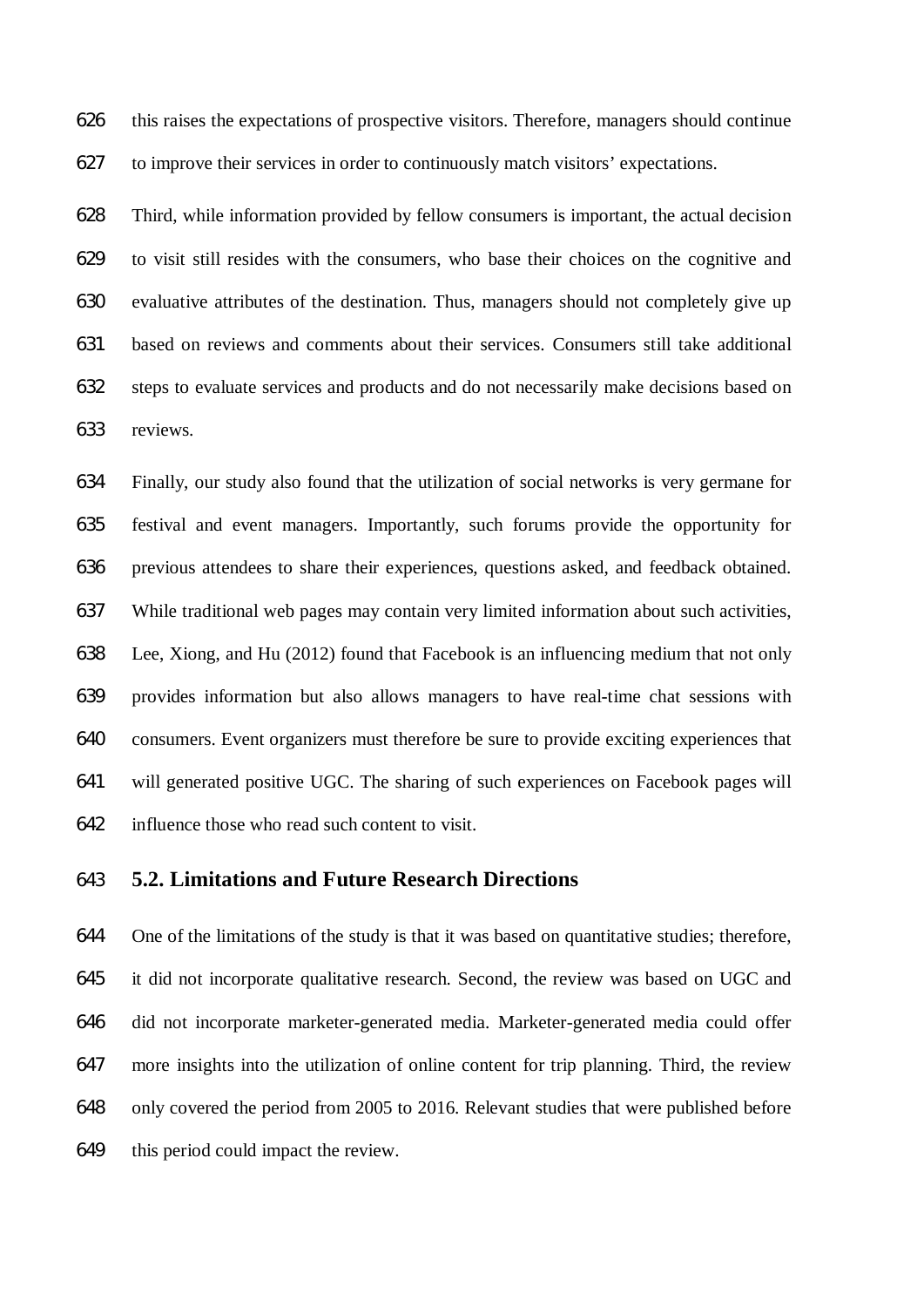Among the emerging markets, only China and Taiwan were substantially reflected, with one study in Africa. Thus, we recommend studies be conducted in important emerging markets such as India and countries in Africa and South America that have witnessed rapid rates of internet subscription and social media adoption. Additionally, Facebook and Twitter were the most commonly studied social media platforms. Platforms such as YouTube, Delicious, Digg, and Lonely Planet are also very important for travel and tourism; further research should seek to incorporate these networks into the UGC literature. Importantly, all the reviewed studies merely listed the sample profile, none took a deeper step towards weighting the sample characteristics in UGC adoption in travel planning. This is an interesting area of study, especially in the emerging markets.

#### **References**

- Albarq, A.N. (2014). Measuring the Impacts of Online Word-of-Mouth on Tourists' Attitude and Intentions to visit Jordan: an Empirical study. *International Business Research,* 7(1), 14-22.
- 665<br>666 Akman, I., & Mishra, A. (2010). Gender, age and income differences in internet usage among employees in organizations. *Computers in Human Behavior*, *26*(3), 482- 490.
- Alcazar, M.D.C.H., Pinero, M.S. & Maya, S.R. (2014). The effect of user-generated content on tourist behavior: the mediating role of destination image. *Tourism Management Studies,* 10, 158-164.
- Aluri, A.K (2012). Does embedding social media channels in hotel websites influence travellers' satisfaction and purchase intention? *A thesis submitted to the Faculty of the Graduate College of the Oklahoma State University in partial fulfilment of the requirements for the Degree of Doctor of Philosophy.*
- Aluri, A., Slevitch, L. & Larzelere, R. (2015). The Influence of Embedded Social Media Channels on Travelers' Gratifications, Satisfaction, and Purchase Intention. *Cornell Hospitality Quarterly,* DOI: 10.1177/1938965515615685.
- Ayeh, J.K. (2012). Analysing the Factors Affecting Online Travellers' Attitude and Intention to Use Consumer-Generated Media for Travel Planning. *A Thesis submitted in partial fulfilment of the requirement of the degree of Doctor of Philosophy of The Hong Kong Polytechnic University.*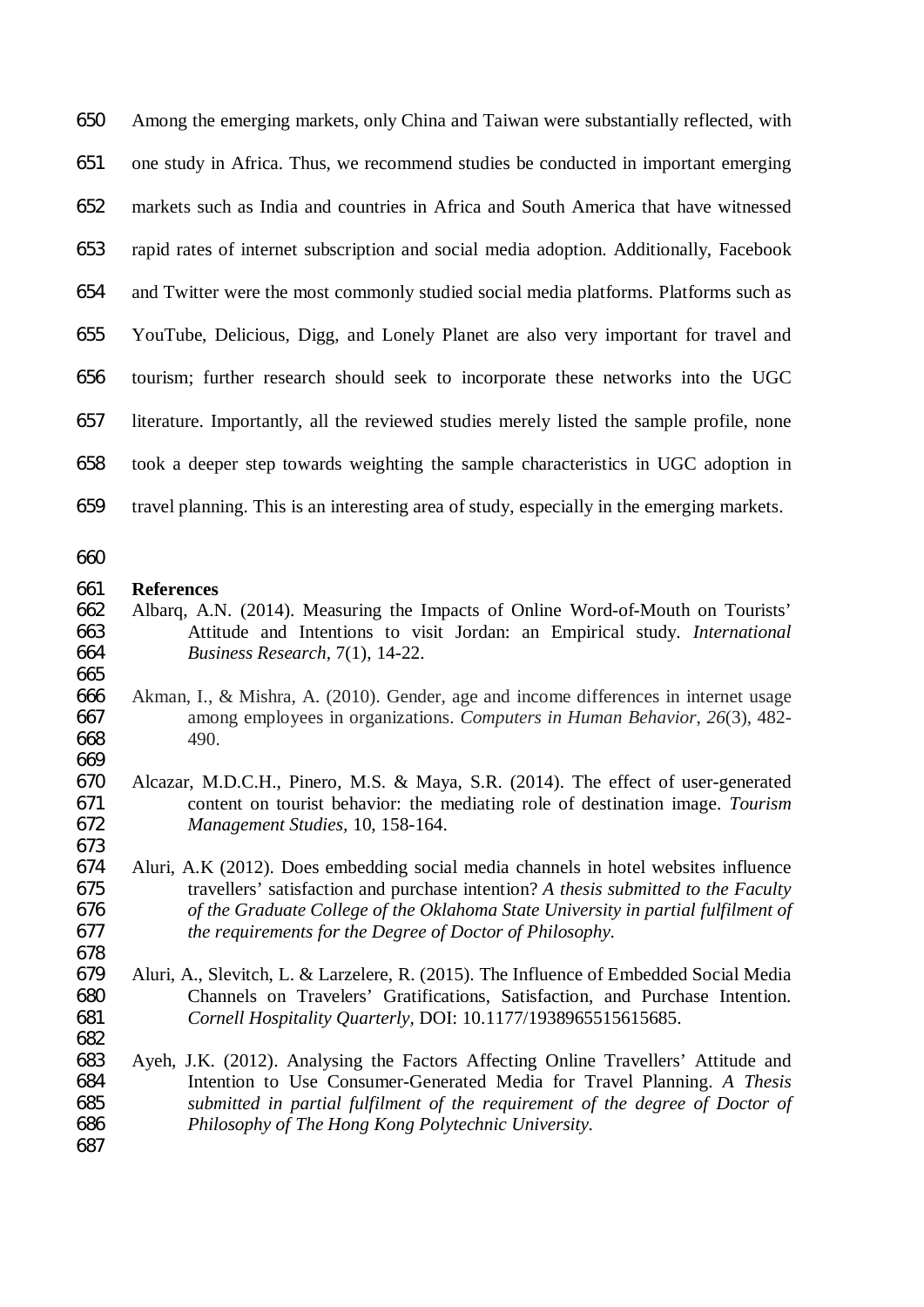- Ayeh, J.K. (2015). Travellers' acceptance of consumer-generated media: An integrated model of technology acceptance and source credibility theories. *Computers in Human Behaviour,* 48, 173-180.
- Ayeh, J.K., Au, N. & Law, R. (2013a). "Do We Believe in TripAdvisor?" Examining 693 Credibility Perceptions and Online Travelers' Attitude toward Using User-<br>694 Generated Content. Journal of Travel Research. XX(X) 1-16. Generated Content. *Journal of Travel Research,* XX(X) 1-16.
- Ayeh, J.K., Au, N. & Law, R. (2013b). Predicting the intention to use consumer-generated media for travel planning. *Tourism Management,* 35, 132-143.
- Bacile, T. J., Ye, C., & Swilley, E. (2014). From firm-controlled to consumer- contributed: Consumer co-production of personal media marketing communication. *Journal of Interactive Marketing*, *28*(2), 117-133.
- Bhattacherjee, A., & Sanford, C. (2006). Influence processes for information technology acceptance: An elaboration likelihood model. *MIS quarterly*, 805- 825.
- Bilgihan, A., Barreda, A., Okumus, F. & Nusair, K. (2016). Consumer perception of knowledge-sharing in travel-related Online Social Networks. *Tourism Management,* 52, 287-296.
- Book, L.A., Tanford, S. Montgomery, R. & Love C. (2015). Online traveler reviews as social influence: price is no longer king. *Journal of Hospitality & Tourism Research,* xx(x) 1-31.
- Bulchand-Gidumal, J., Melián-González, S., & Lopez-Valcarcel, B. G. (2013). A social media analysis of the contribution of destinations to client satisfaction with hotels. *International Journal of Hospitality Management*, *35*, 44-47.
- Casaló, L.V., Flavian, C. & Guinaliu, M. (2010). Determinants of the intention to participate in firm-hosted online travel communities and effects on consumer behavioural intentions. *Tourism Management,* 31, 898-911.
- Casalo, L.V., Flavian, C. & Guinaliu, M. (2011). Understanding the intention to follow the advice obtained in an online travel community. *Computers in Human Behaviour,* 27, 622-633.
- Chau, P. Y., & Hu, P. J. H. (2001). Information technology acceptance by individual professionals: A model comparison approach\*. *Decision sciences*, *32*(4), 699- 719.
- Chen, Y., Shang, R. & Li, M. (2014). The effect of perceived relevance of travel blogs' content on the behavioural intention to visit a tourist destination. *Computers in Human Behaviour,* 30, 787-799.
-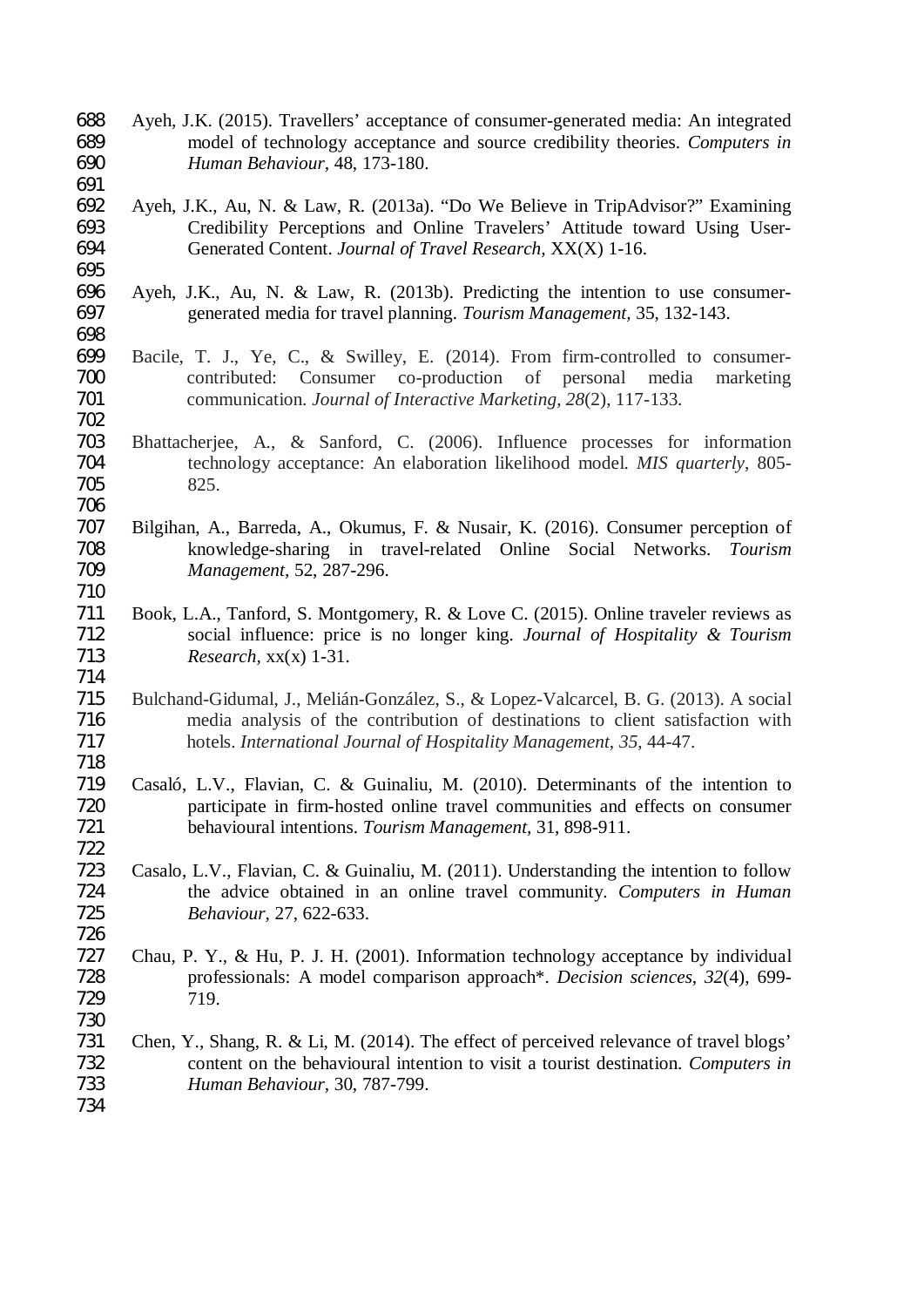- Cheng, S., Lam, T. & Hsu, C.H.C. (2006). Negative Word-of-Mouth Communication Intention: An Application of the Theory of Planned Behaviour. *Journal of Hospitality & Tourism Research,* 30(1), 95-116.
- Cheng, M. (2016). Sharing economy: A review and agenda for future research. *International Journal of Hospitality Management*, *57*, 60-70.
- 

- Cheung, C.M.K. & Thadani, D.R. (2012). The impact of electronic word-of-mouth communication: A literature analysis and integrative model. *Decision Support Systems* 54(1), 461-470.
- Chiu, C. M., Wang, E. T., Fang, Y. H., & Huang, H. Y. (2014). Understanding customers' repeat purchase intentions in B2C e-commerce: the roles of utilitarian value, hedonic value and perceived risk. *Information Systems Journal*, *24*(1), 85- 114.
- Chong, A, Y-L & Ngai, E.T.W. (2013). What Influences Travellers' Adoption of a Location-based Social Media Service for their Travel Planning? *Pacific Asia Conference on Information Systems.*(PACIFIC).
- 754 Chung, N. & Koo, C. (2015). The use of social media in travel information search.<br>755 Telematics and Informatics, 32, 215-229. *Telematics and Informatics,* 32, 215-229.
- Chung, N., Han, H. & Koo, C. (2015). Adoption of travel information in user-generated content on social media: the moderating effect of social presence. *Behaviour & Information Technology,* 34(9), 902-919.
- Cox, C., Burgess, S., Sellitto, C., & Buultjens, J. (2009). The role of user-generated content in tourists' travel planning behavior. *Journal of Hospitality Marketing & Management*, *18*(8), 743-764.
- 764<br>765 Culnan, M. J., McHugh, P. J., & Zubillaga, J. I. (2010). How large US companies can use Twitter and other social media to gain business value. *MIS Quarterly Executive*, *9*(4).
- Cyr, D., Head, M., & Ivanov, A. (2006). Design aesthetics leading to m-loyalty in mobile commerce. *Information & Management*, *43*(8), 950-963.
- Davis, F.D. (1989). Perceived usefulness, perceived ease of use, and user acceptance of information technology. *MIS Quarterly* 13(3), 319-339. doi:10.2307/249008.
- 774 Duhan, P. & Singh, A. (2014). Virtual communities' antecedents and marketing dynamism: an empirical study of tourists visit to Varanasi. *Journal of Direct*. dynamism: an empirical study of tourists visit to Varanasi. *Journal of Direct, Data and Digital Marketing Practice.* 16, 115-127.
- Fan, Y. W., & Miao, Y. F. (2012). Effect of electronic word-of-mouth on consumer purchase intention: The perspective of gender differences. *International Journal of Electronic Business Management*, *10*(3), 175.
-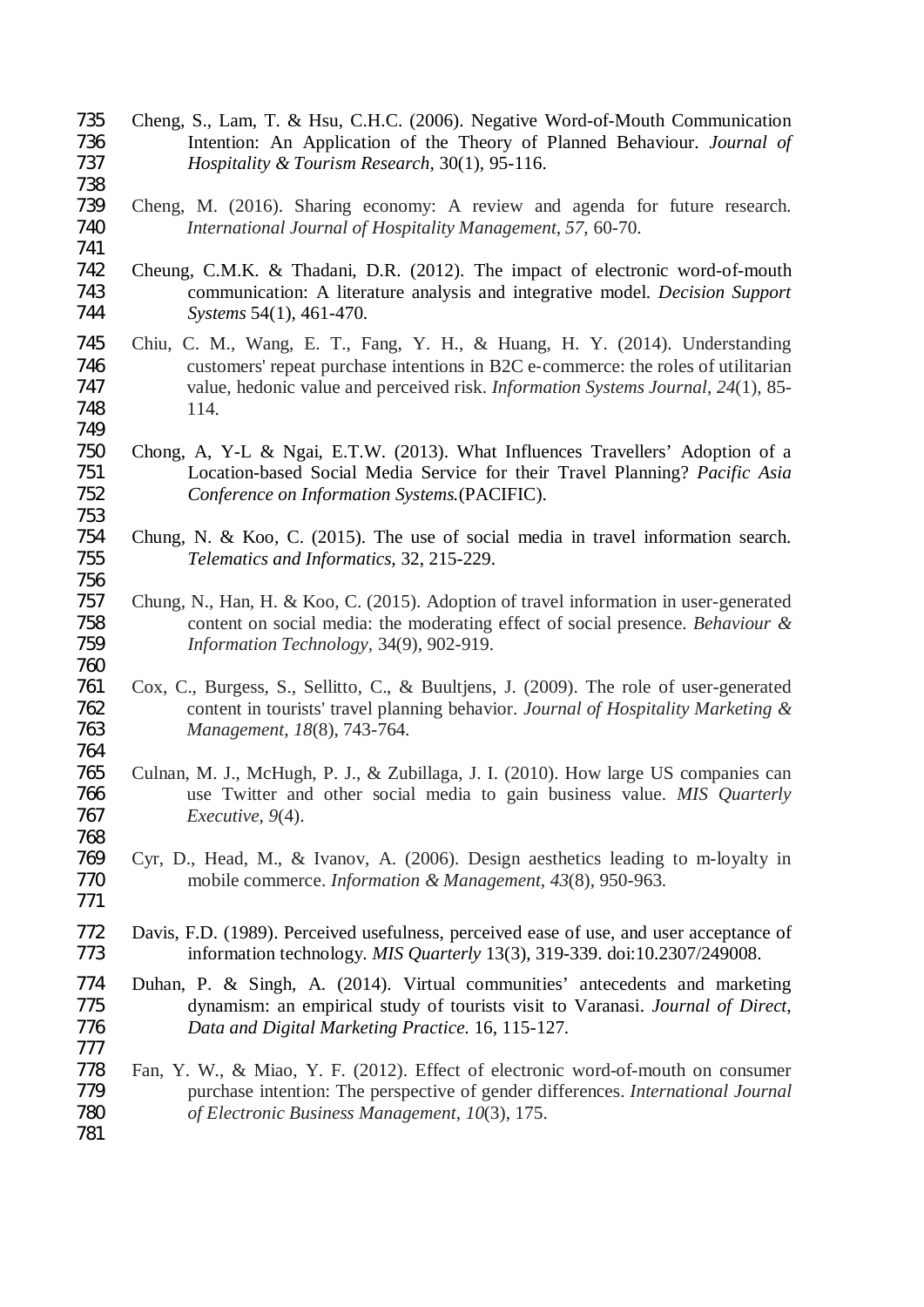- Filieri, F., Alguezaui, S. & McLeay, F. (2015). Why do travellers trust TripAdvisor? 783 Antecedents of trust towards consumer-generated media and its influence on<br>784 commentation adoption and word of mouth. *Tourism Management*, 51, 174- recommendation adoption and word of mouth. *Tourism Management,* 51, 174- 185.
- 787 Filieri, R. & McLeay, F. (2013). E-WOM and accommodation: An analysis of the factors that influence travelers' adoption of information from online reviews. factors that influence travelers' adoption of information from online reviews. *Journal of Travel Research,* 53(1) 44-57.
- Goldsmith, R. E., & Horowitz, D. (2006). Measuring motivations for online opinion 791 seeking. Journal of Interactive Advertising, 6(2), 1–16.
- Gretzel, U., Kang, M. & Lee, W. (2008). Differences in consumer-generated media adoption and use: A cross-national perspective. *Journal of Hospitality & Leisure Marketing* 17(1-2), 99-120.
- 796 Groeger, L., & Buttle, F. (2014). Word-of-mouth marketing influence on offline and online communications: Evidence from case study research. *Journal of*  online communications: Evidence from case study research. *Journal of Marketing Communications*, *20*(1-2), 21-41.
- Herrero, A., Martin, H.S. & Harnandez, J.M. (2015). How online search behavior is influenced by user-generated content on review websites and hotel interactive websites. *International Journal of Contemporary Hospitality Management,* 27(7), 1573-1597.
- Hosany, S. & Prayag, G. (2013). Patterns of tourists' emotional responses, satisfaction, and intention to recommend. *Journal of Business Research,* 66, 730-737.
- Hsiao, K., Lu, H. & Lan, W. (2013). The influence of the components of storytelling blogs on readers' travel intentions. *Internet Research,* 23(2) 160-182.
- Huang, C-Y, Chou, C-J & Lin, P-C. (2010). Involvement theory in constructing bloggers' intention to purchase travel products. *Tourism Management,* 31, 513- 526.
- Jalilvand, M, R., Ebrahimi, A. & Samiei, N. (2013). Electronic Word of Mouth Effects on Tourists' Attitudes Islamic Destinations and Travel Intention: An Empirical study in Iran. *Procedia – Social and Behavioural Sciences,* 81, 484-489.
- 819 Jalilvand, M.R., Samiei, N. (2012). The impact of electronic word of mouth on a tourism destination choice. *Internet Research*. 22(5) 591-612. tourism destination choice. *Internet Research,* 22(5) 591-612.
- 

- Kang, M. & Schuett, M. (2013). Determinants of sharing travel experiences in social media. *Journal of Travel & Tourism Marketing,* 30, 93-107.
- Khan, G. & Khan, F. (2015). Motivations to engage in eWOM among Muslim tourists: a study of inbound Muslim tourists to Malaysia. *International Journal of Islamic Marketing and Branding,* 1(1), 69-80.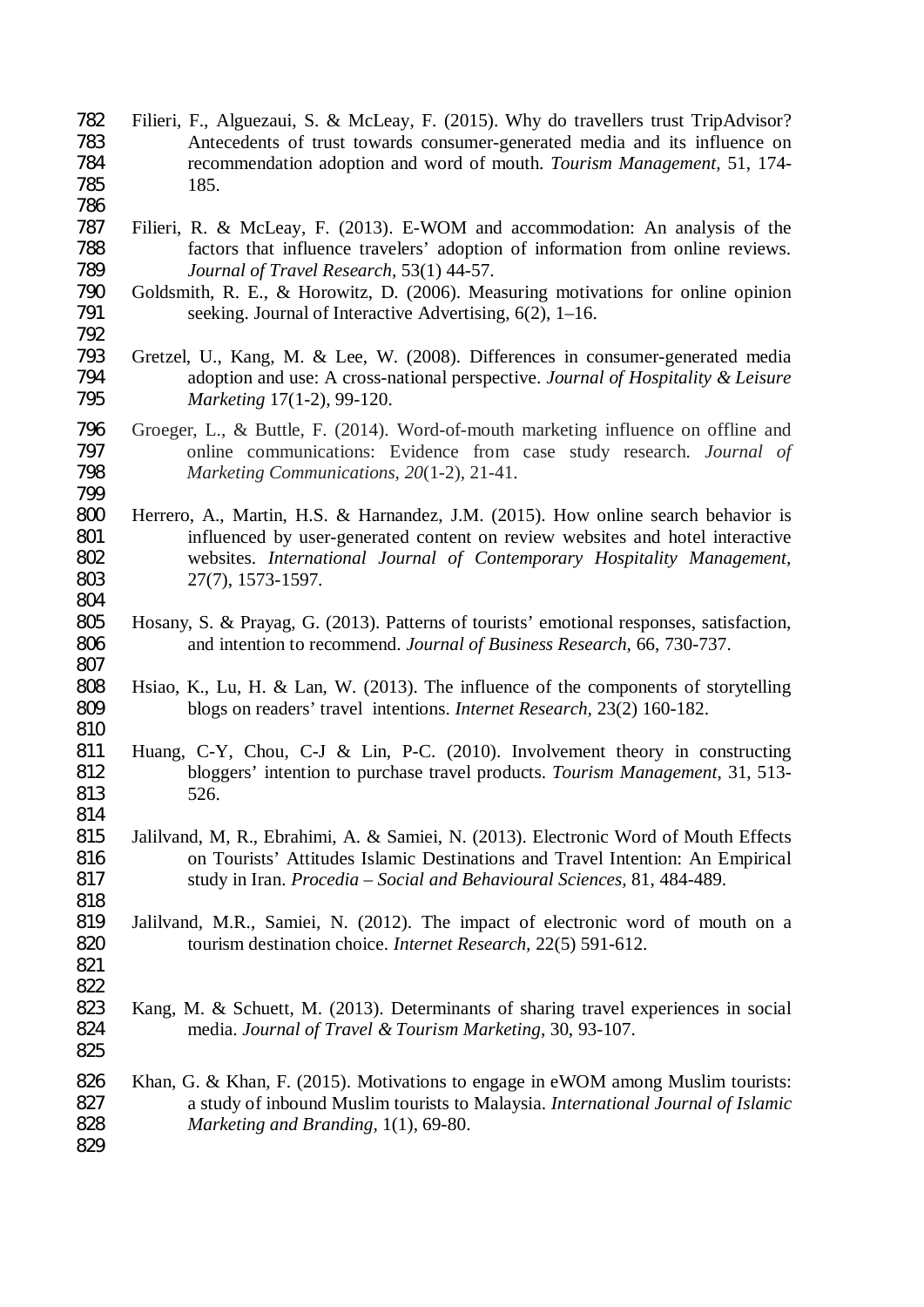- King, R.A., Racherla, P. & Bush, V.D. (2014). What we know and don't know about online word-of-mouth: a review and synthesis of the literature. *Journal of Interactive Marketing* 28(3), 167-183. doi:10.1016/j.intmar.2014.02.001.
- 

- 833<br>834 Ku, E.C.S. (2011). Recommendations from a virtual community as a catalytic agent of travel decisions. *Internet Research,* 21(3) 282-303.
- Ladhari, R. & Michaud, M. (2015). E-WOM effects on hotel booking intentions, attitudes, trust, and website perceptions. *International Journal of Hospitality Management,* 46, 36-45.
- Lee, W., Xiong, L. & Hu, C. (2012). The effect of Facebook users' arousal and valence on intention to go to the festival: Applying an extension of the technology acceptance. *International Journal of Hospitality Management,* 31, 819-827.
- Leung, X.Y. & Bai, B. (2013). How Motivation, Opportunity, and Ability Impact Travelers' Social Media Involvement and Revisit Intention. *Journal of Travel & Tourism Marketing,* 30, 58-77.
- Leung, D., Law, R., Hoof, H.V. & Buhalis, D. (2013). Social Media in Tourism and Hospitality: A Literature Review. *Journal of Travel & Tourism Marketing,* 30, 3-22.
- Lin, H. (2007). The role of online and offline features in sustaining virtual communities: an empirical study. *Internet Research,* 17(2), 119-138.
- Liu, C-H, S. & Lee, T. (2016). Service quality and price perception of service: Influence on word-of-mouth and revisit intention. *Journal of Air Transport Management,* 52, 42-54.
- Lu, W., & Stepchenkova, S. (2015). User-generated content as a research mode in tourism and hospitality applications: Topics, methods, and software. *Journal of Hospitality Marketing & Management*, *24*(2), 119-154.
- Mauri, A. G., & Minazzi, R. (2013). Web reviews influence on expectations and purchasing intentions of hotel potential customers. *International Journal of Hospitality Management*, *34*, 99-107.
- 867<br>868 McPherson, M., Smith-Lovin, L., & Cook, J. M. (2001). Birds of a feather: Homophily in social networks. *Annual Review of Sociology*, 415-444.
- Medina, D., Hoffmann, F., Rossetto, F., & Rokitansky, C. H. (2010, May). A crosslayer geographic routing algorithm for the airborne internet. In *Communications (ICC), 2010 IEEE International Conference on* (pp. 1-6). IEEE.
- Munar, A.M. & Jacobsen, J.K.S. (2014). Motivations for sharing tourism experiences through social media. *Tourism Management,* 43, 46-54.
-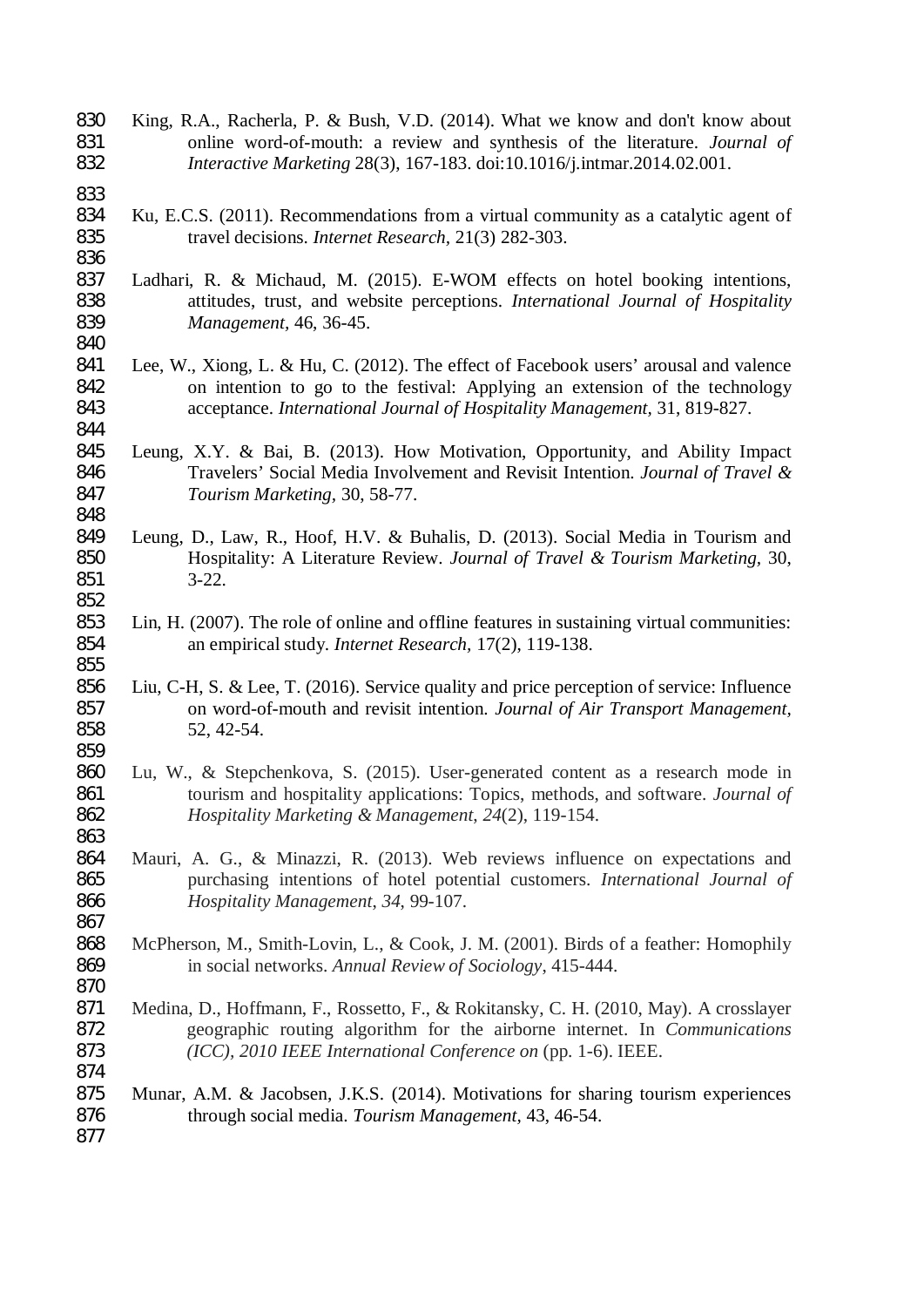Muñoz-Leiva, F., Hernandez-Mendez, J. & Sanchez-Fernandez, J. (2012). Generalizing user behavior in online travel sites through the Travel 2.0 website acceptance model. *Online Information Review,* 36(6), 879-902.

- Okoli, C. & Schabram, K. (2010). A guide to conducting a systematic literature review of information systems research. Sprouts work*.* Pap*. Information Systems* 10, 26.
- Oz, M. (2015). Social media utilization of tourists for travel-related purposes. *International Journal of Contemporary Hospitality Management,* 27(5), 1003- 1023.
- Ozturen, A. (2013). Effects of Electronic Trust on Purchase Intentions in Online Social Review Networks: The case of TripAdvisor.com. *Life Sciences Journal,* 10(2), 2002-2010
- Paquet-Clouston, M., Bilodeau, O., & Décary-Hétu, D. (2017, July). Can We Trust Social Media Data?: Social Network Manipulation by an IoT Botnet. In *Proceedings of the 8th International Conference on Social Media & Society* (p. 896 15). ACM.
- Parra-Lopez, E., Bulchand-Gidumal, J., Gutierrez-Tano, D. & Diaz-Armas, R. (2011). Intentions to use social media in organising and taking vacation trips. *Computers in Human Behaviour,* 27, 640-654.
- Perea, Y., Monsuwé, T., Dellaert, B. G., & De Ruyter, K. (2004). What drives consumers to shop online? A literature review. *International journal of service industry management*, *15*(1), 102-121.
- Pietro, L.D. & Pantano, E. (2013). Social network influences on young tourists: an exploratory analysis of determinants of the purchasing intention. *Journal of Direct, Data and Digital Marketing Practice,* 15, 4-19.
- Rageh, A., Melewar, T. C., & Woodside, A. (2013). Using netnography research method to reveal the underlying dimensions of the customer/tourist experience. *Qualitative Market Research: An International Journal*, *16*(2), 126-149.
- Shaikh, A.A. & Karjaluoto, H. (2015). Making the most of information technology & 915 systems usage: A literature review, framework and future research agenda.<br>916 *Computers in Human Behaviour*, 49, 541-566. *Computers in Human Behaviour,* 49, 541-566.
- Sigala, M. (2009). E-service quality and Web 2.0: expanding quality models to include customer participation and inter-customer support. *The Service Industries Journal*, *29*(10), 1341-1358.
- Sigala, M. (2011). eCRM 2.0 applications and trends: The use and perceptions of Greek tourism firms of social networks and intelligence. *Computers in Human Behavior*, *27*(2), 655-661.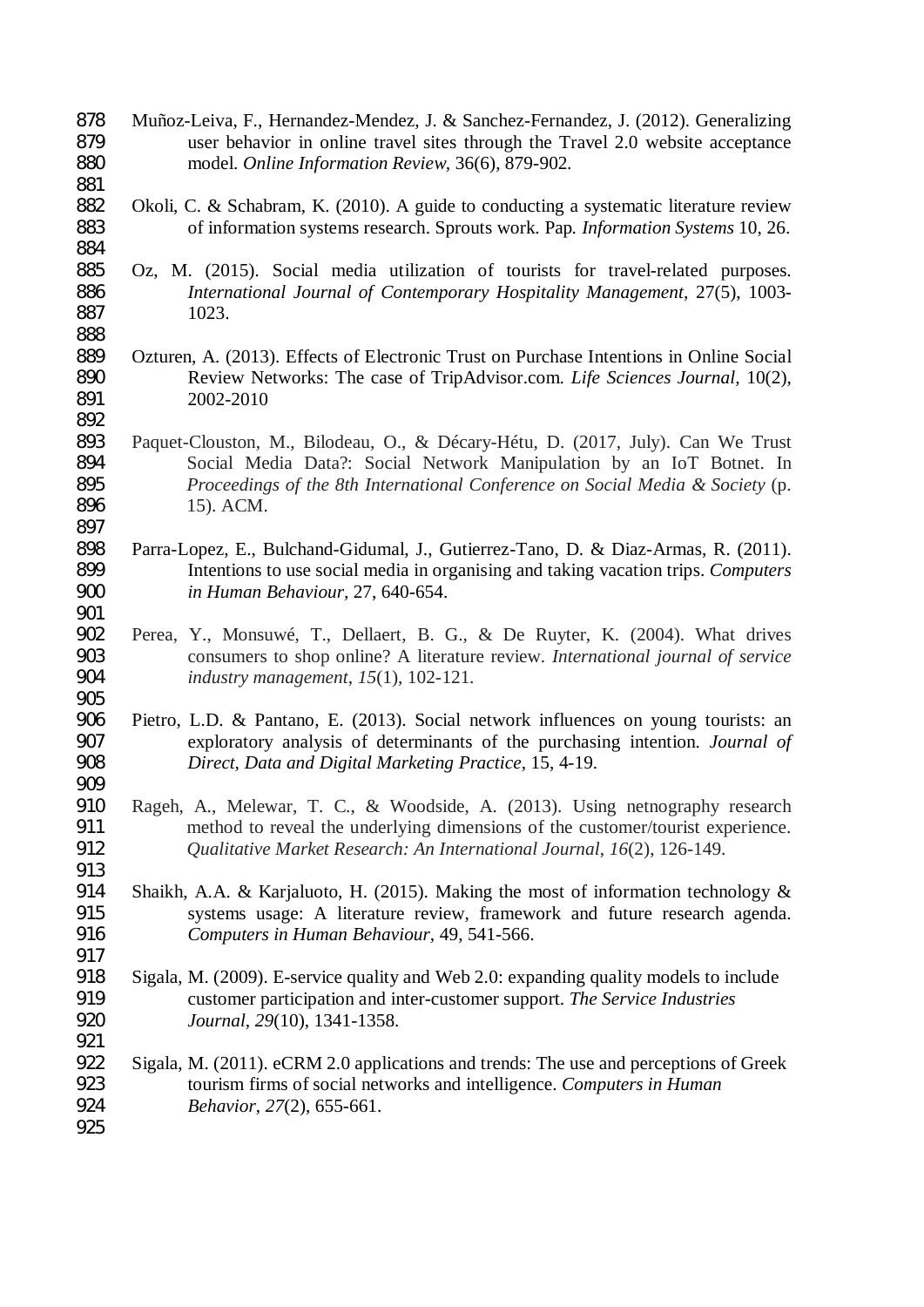- Sotiriadis, M.D. & Zyl, C.V. (2013). Electronic word-of-mouth and online reviews in tourism services: the use of twitter by tourists. *Electronic Commerce Research,* 13, 103-124.
- Sparks, B.A. & Browning, V. (2011). The impact of online reviews on hotel booking intentions and perception of trust. *Tourism Management,* 32, 1310-1323.
- 932<br>933 Sparks, B.A., Perkins, H.E. & Buckley, R. (2013). Online travel reviews as persuasive communication: The effects of content type, source, and certification logos on consumer behavior. *Tourism Management,* 39, 1-9.
- Ting, K-C, Ting, P-H, Hsiao, P-W. (2014). Why are bloggers willing to share their thoughts via travel blogs. *International Journal of Technology Management,* 64(1), 89-108.

- Tranfield, D., Denyer, D. & Smart, P. (2003). Towards a methodology for developing evidence-informed management knowledge by means of systematic review. *British Journal of Management* 14(3), 207-222.
- Tsao, W-C., Hsieh, M-T, Shih, L-W. & Lin, T.M.Y. (2015). Compliance with eWOM: The influence of hotel reviews on booking intention from the perspective of consumer conformity. *International Journal of Hospitality Management,* 46, 99- 111.
- Ukpabi, D. C., & Karjaluoto, H. (2017a). Consumers' acceptance of information and communications technology in tourism: A review. *Telematics and Informatics*. 34(5), 618-644.
- 953<br>954 Ukpabi, D. C., & Karjaluoto, H. (2017b). Influence of Social Media on Corporate Heritage Tourism Brand. In *Information and Communication Technologies in Tourism 2017* (pp. 697-709). Springer, Cham.
- Venkatesh, V. (2000). Determinants of perceived ease of use: Integrating control, intrinsic motivation, and emotion into the technology acceptance model. *Information systems research*, *11*(4), 342-365.
- Wang, H. (2011). Exploring the factors of gastronomy blogs influencing readers' intention to taste. *International Journal of Hospitality Management,* 30, 503- 514.
- Wang, H. (2012). Investigating the determinants of travel blogs influencing readers' intention to travel. *The Service Industries Journal,* 32(2) 231-255.
- Wang, H-Y. (2015). Predicting customers' intentions to check in on Facebook while patronizing hospitality firms. *Service Business.* DOI: 10.1007/s11628-014-0265- 7.
- 973 Wang, P. (2015). Exploring the influence of electronic word-of-mouth on tourist's visit<br>974 intention. Journal of Systems and Information Technology. 17(4) 381-396. intention. *Journal of Systems and Information Technology,* 17(4) 381-396.